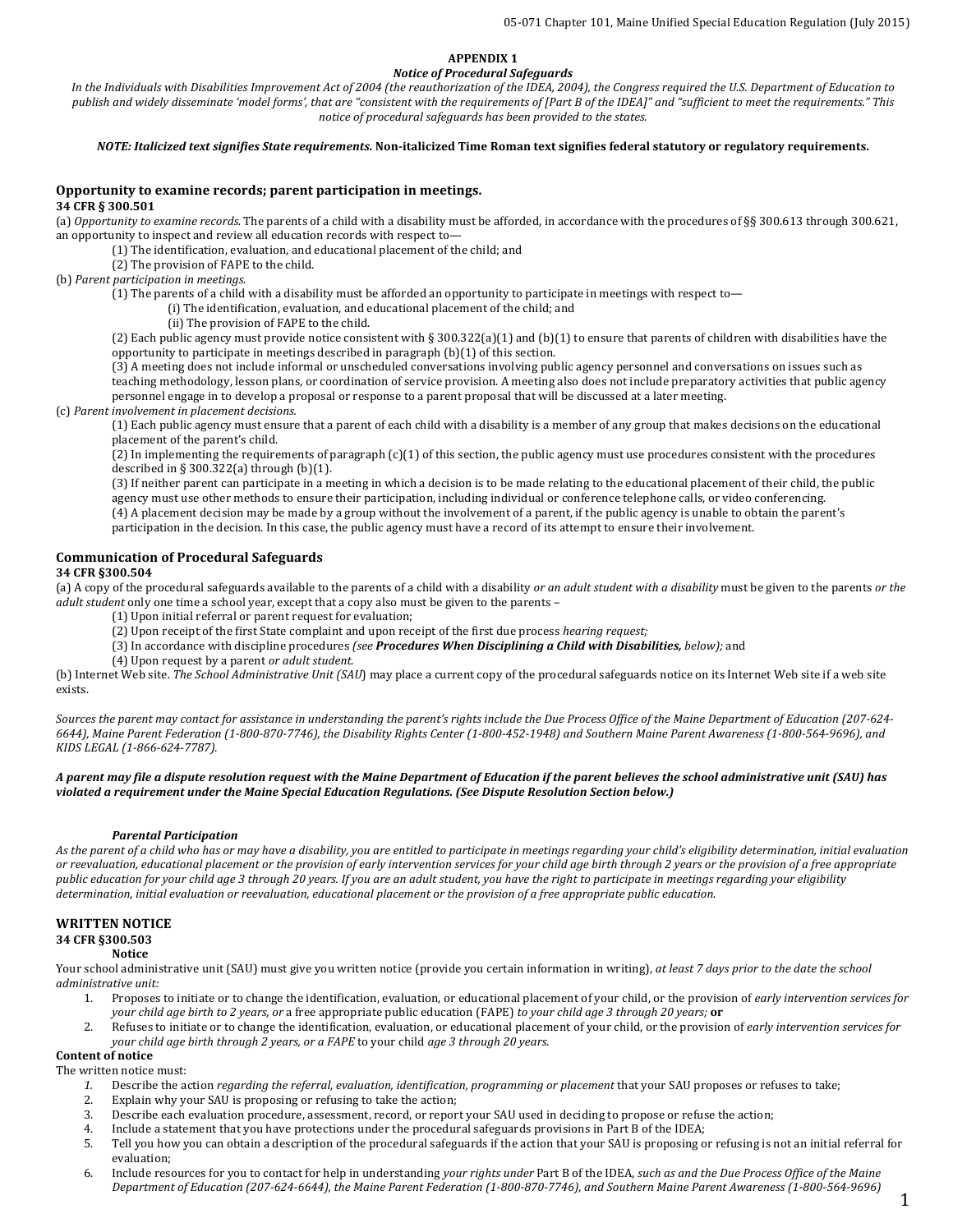- 7. Describe any other choices that your child's individualized education program (IEP) Team, which includes the parent, considered and the reasons why those choices were rejected;
- 8. Provide a description of other reasons why your SAU proposed or refused the action.
- 9. *Include a summary of comments made by the parents, including the parents' description of their child's progress; and*
- 10. Names and titles of each member.

### **Notice in understandable language**

The notice must be:

- 1. Written in language understandable to the general public; **and**
- 2. Provided in your native language or other mode of communication you use, unless it is clearly not feasible to do so.

If your native language or other mode of communication is not a written language, your SAU must ensure that:

- 1. The notice is translated for you orally by other means in your native language or other mode of communication;
- 2. You understand the content of the notice; and
- 3. There is written evidence that 1 and 2 have been met.

# **Native Language**

# **34 CFR §300.29**

Native language, when used with an individual who has limited English proficiency, means the following, including the translation of the procedural safeguards:

1. The language normally used by that person, or, in the case of a child, the language normally used by the child's parents;

In all direct contact with a child (including evaluation of the child), the language normally used by the child in the home or learning environment.

For a person with deafness or blindness, or for a person with no written language, the mode of communication is what the person normally uses (such as sign language, Braille, or oral communication).

# **Electronic Mail**

### **34 CFR §300.505**

If your SAU offers parents the choice of receiving documents by e-mail and takes the necessary steps to ensure that there are appropriate safeguards to protect the *integrity* of the process, you may choose to receive the following by e-mail:

- 1. Written notice;<br>2. Procedural safe
- Procedural safeguards notice; and
- 3. *Advance written notice;*<br>4. IEP;
- *4. IEP;*
- 5. *Progress reports;* and
- 6. Notices related to a due process *hearing request*.

### **Parental Consent - Definition 34 CFR §300.9**

#### **Consent**

Consent means:

- 1. You have been fully informed in your native language or other mode of communication (such as sign language, Braille, or oral communication) of all information about the action for which you are giving consent.
- 2. You understand and agree in writing to that action, and the consent describes that action and lists the records (if any) that will be released and to whom; and
- 3. You understand that the consent is voluntary on your part and you may withdraw your consent at any time.

Your withdrawal of consent does not negate (undo) an action that has occurred after you gave your consent and before you withdrew it.

If the parent revokes consent in writing for their child's receipt of special education services after the child is initially provided special education and related services, the public agency is not required to amend the child's education records to remove any references to the child's receipt of special education and related services because of the revocation of consent.

### **Parental Consent 34 CFR §300.300**

### **Consent for initial evaluation**

Your SAU cannot conduct an initial evaluation of your child to determine whether your child is eligible under Part B of the IDEA to receive special education and related services without first providing you with prior written notice of the proposed action and without obtaining your written consent as described under the heading **Parental Consent***.*

Your SAU must make reasonable efforts to obtain your informed consent for an initial evaluation to decide whether your child is a child with a disability.

Your consent for initial evaluation does not mean that you have also given your consent for the SAU to start providing special education and related services to your child. If your child is enrolled in public school or you are seeking to enroll your child in a public school and you have refused to provide consent or failed to respond to a request to provide consent for an initial evaluation, your SAU may, but is not required to, seek to conduct an initial evaluation of your child by utilizing the Act's mediation or due process *hearing request*, resolution meeting, and impartial due process hearing procedures (unless required to do so or prohibited from doing so under State law). Your SAU will not violate its obligations to locate, identify and evaluate your child if it does not pursue an evaluation of your child in these circumstances, unless State law requires it to pursue the evaluation.

Generally, either parent may grant consent. In the case of divorced parents with shared parental rights and responsibilities either parent may grant consent. However, in the event that one parent grants consent and the other parent refuses, the school administrative unit is obligated to initiate the action for which consent *has been granted.*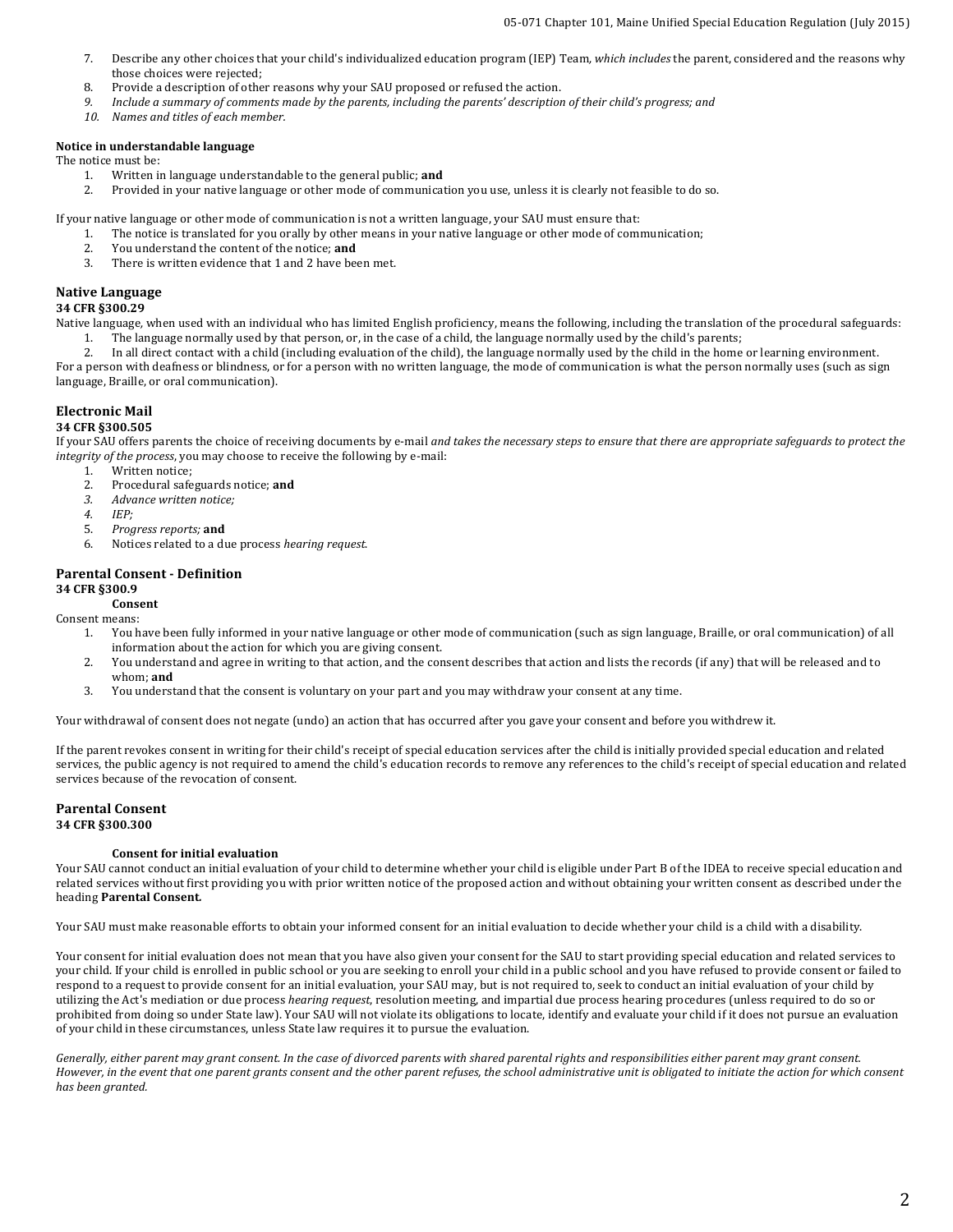### Special rules for initial evaluation of wards of the State

If a child is a ward of the State and is not living with his/her parent  $-$ 

The SAU does not need consent from the parent for an initial evaluation to determine if the child is a child with a disability if:

- 1. Despite reasonable efforts to do so, the SAU cannot find the child's parent;
- 2. The rights of the parents have been terminated in accordance with State law; or
- 3. A judge has assigned the right to make educational decisions and to consent for an initial evaluation to an individual other than the parent.

Ward of the State, as used in the IDEA, means a child who, as determined by the State where the child lives, is:

- $1$  A foster child:
- 2. Considered a ward of the State under State law; or
- 3. In the custody of a public child welfare agency.

### **Parental consent for services**

Your SAU must obtain your informed written consent before providing special education and related services to your child for the first time. The SAU must make reasonable efforts to obtain your informed consent before providing special education and related services to your child for the first time.

If you do not respond to a request to provide your consent for your child to receive special education and related services for the first time, or if you refuse to give such consent, your SAU may not use the procedural safeguards (i.e., mediation, *State* complaint, resolution meeting, or an impartial due process hearing) in order to obtain agreement or a ruling that the special education and related services (recommended by your child's IEP Team) may be provided to your child without your consent.

If you refuse to give your consent for your child to receive special education and related services for the first time, or if you do not respond to a request to provide such consent and the SAU does not provide your child with the special education and related services for which it sought your consent, your SAU:

- 1. Is not in violation of the requirement to *provide appropriate services (for a child age birth through 2 years)*
- 2. *or* make a free appropriate public education (FAPE) available to your child (*age 3 through 20 years*) for its failure to provide those services to your child;
	- **and**
- 3. Is not required to have an individualized education program (IEP) meeting or develop an IEP for your child for the special education and related services for which your consent was requested.

### **Parental consent for reevaluations**

- Your SAU must obtain your informed consent before it reevaluates your child, unless your SAU can demonstrate that:
	- 1. It took reasonable steps to obtain your consent for your child's reevaluation; **and**
	- 2. You did not respond.

If you refuse to consent to your child's reevaluation, the SAU may, but is not required to, pursue your child's reevaluation by using the mediation, resolution meeting, and impartial due process hearing procedures to seek to override your refusal to consent to your child's reevaluation. As with initial evaluations, your SAU does not violate its obligations under Part B of the IDEA if it declines to pursue the reevaluation in this manner.

### Documentation of reasonable efforts to obtain parental consent

Your school must maintain documentation of reasonable efforts to obtain parental consent for initial evaluations, to provide special education and related services for the first time, to reevaluation and to locate parents of wards of the State for initial evaluations. The documentation must include a record of the SAU's attempts in these areas, such as:

- 1. Detailed records of telephone calls made or attempted and the results of those calls;
- 2. Copies of correspondence sent to the parents and any responses received; and
- 3. Detailed records of visits made to the parent's home or place of employment and the results of those visits.

### **Other consent requirements**

Your consent is not required before your SAU may:

- 1. Review existing data as part of your child's evaluation or a reevaluation; **or**<br>2. Give your child a test or other evaluation that is given to all children unless
- Give your child a test or other evaluation that is given to all children unless, before that test or evaluation, consent is required from all parents of all children.

## **Revisions to Parental Consent effective December 31, 2008:**

### §300.300 Parental consent.

- 1. If the parent of a child fails to respond to a request for, or refuses to consent to, the initial provision of special education and related services, the public agency
	- a. May not use the procedures in subpart E of this part (including the mediation procedures under § 300.506 or the due process procedures under §§300.507 through 300.516) in order to obtain agreement or a ruling that the services may be provided to the child;
	- b. Will not be considered to be in violation of the requirement to make FAPE available to the child because of the failure to provide the child with the special education and related services for which the parent refuses to or fails to provide consent; and
	- c. Is not required to convene an IEP Team meeting or develop an IEP under §§300.320 and 300.324 for the child.
- 2. If, at any time subsequent to the initial provision of special education and related services, the parent of a child revokes consent in writing for the continued provision of special education and related services, the public agency
	- a. May not continue to provide special education and related services to the child, but must provide prior written notice in accordance with §300.503 before ceasing the provision of special education and related services;
	- b. May not use the procedures in subpart E of this part (including the mediation procedures under §300.506 or the due process procedures under  $\S$ §300.507 through 300.516) in order to obtain agreement or a ruling that the services may be provided to the child;
	- c. Will not be considered to be in violation of the requirement to make FAPE available to the child because of the failure to provide the child with further special education and related services; and
	- Is not required to convene an IEP Team meeting or develop an IEP under §§300.320 and 300.324 for the child for further provision of special education and related services.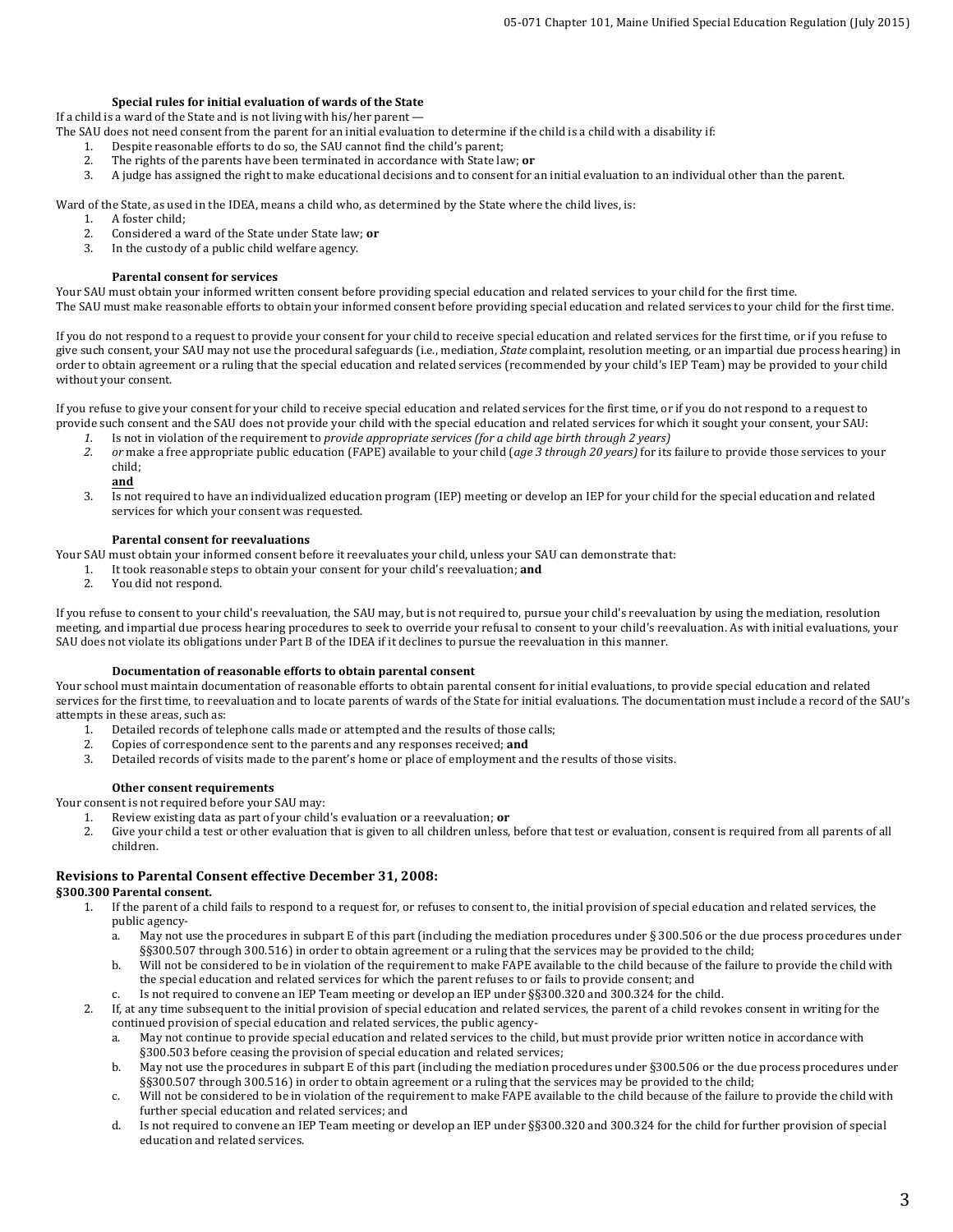### **Independent Educational Evaluations 34 CFR §300.502 General**

As described below, you have the right to *request* an independent educational evaluation (IEE) of your child *at no cost to you* if you disagree with the evaluation of your child that was obtained by your SAU.

If you request an independent educational evaluation, the SAU must provide you with information about where you may obtain an independent educational evaluation and about the SAU's criteria that apply to independent educational evaluations.

### **Definitions**

Independent educational evaluation means an evaluation conducted by a qualified examiner who is not employed by the SAU responsible for the education of your child.

Public expense means that the SAU either pays for the full cost of the evaluation or ensures that the evaluation is otherwise provided at no cost to you, consistent with the provisions of Part B of the IDEA, which allow each State to use whatever State, local, Federal and private sources of support are available in the State to meet the requirements of Part B of the Act.

### Parent right to evaluation at public expense

You have the right to an independent educational evaluation of your child at public expense if you disagree with an evaluation of your child obtained by your SAU, subject to the following conditions:

- 1. If you request an independent educational evaluation of your child at public expense when you disagree with a school evaluation of your child, your SAU must, within 30 days, either: (a) File a due process *hearing request* to request a hearing to show that its evaluation of your child is appropriate; or (b) Ensure that an independent educational evaluation is provided at public expense, unless the SAU demonstrates in a hearing that the evaluation of your child that you obtained did not meet the SAU's criteria.
- 2. If your SAU requests a hearing and the final decision is that your SAU's evaluation of your child is appropriate, you still have the right to an independent educational evaluation, but not at public expense.
- 3. If you request an independent educational evaluation of your child, the SAU may ask why you object to the evaluation of your child obtained by your SAU. However, your SAU may not require an explanation and may not unreasonably delay either providing the independent educational evaluation of your child at public expense or filing a due process *hearing request* to request a due process hearing to defend the SAU's evaluation of your child.

You are entitled to only one independent educational evaluation of your child at public expenseeach time your SAU conducts an evaluation of your child with which you disagree.

### **Parent-initiated evaluations**

If you obtain an independent educational evaluation of your child at public expense or you share with the SAU an evaluation of your child that you obtained at private expense:

- 1. Your SAU must consider the results of the evaluation of your child, if it meets the SAU's criteria for independent educational evaluations, in any decision made with respect to the provision of a free appropriate public education (FAPE) to your child; **and**
- 2. You or your SAU may present the evaluation as evidence at a due process hearing regarding your child.

### **Requests for evaluations by hearing officers**

If a hearing officer requests an independent educational evaluation of your child as part of a due process hearing, the cost of the evaluation must be at public expense.

### **SAU criteria**

If an independent educational evaluation is at public expense, the criteria under which the evaluation is obtained, including the location of the evaluation and the qualifications of the examiner, must be the same as the criteria that the SAU uses when it initiates an evaluation (to the extent those criteria are consistent with your right to an independent educational evaluation). Except for the criteria described above, a SAU may not impose conditions or timelines related to obtaining an independent educational evaluation at public expense.

## **Confidentiality of Information**

# **Definitions**

# **34 CFR §300.611**

As used under the heading **Confidentiality of Information**:

- Destruction means physical destruction or removal of personal identifiers from information so that the information is no longer personally identifiable. Education records means the type of records covered under the definition of "education records" in 34 CFR Part 99 (the regulations implementing the Family Educational Rights and Privacy Act of 1974, 20 U.S.C. 1232g (FERPA)).
- Participating agency means any SAU, agency or institution that collects, maintains, or uses personally identifiable information, or from which information is obtained, under Part B of the IDEA.

## **Personally Identifiable**

### **34 CFR §300.32**

Personally identifiable means information that has:

(a) Your child's name, your name as the parent, or the name of another family member;

- (b) Your child's address;
- (c) A personal identifier, such as your child's social security number or student number; or
- (d) A list of personal characteristics or other information that would make it possible to identify your child with reasonable certainty.

### **Notice to Parents**

# **34 CFR §300.612**

The State Educational Agency must give notice that is adequate to fully inform parents about confidentiality of personally identifiable information, including:

- 1. A description of the extent to which the notice is given in the native languages of the various population groups in the State;
- 2. A description of the children on whom personally identifiable information is maintained, the types of information sought, the methods the State intends to use in gathering the information (including the sources from whom information is gathered), and the uses to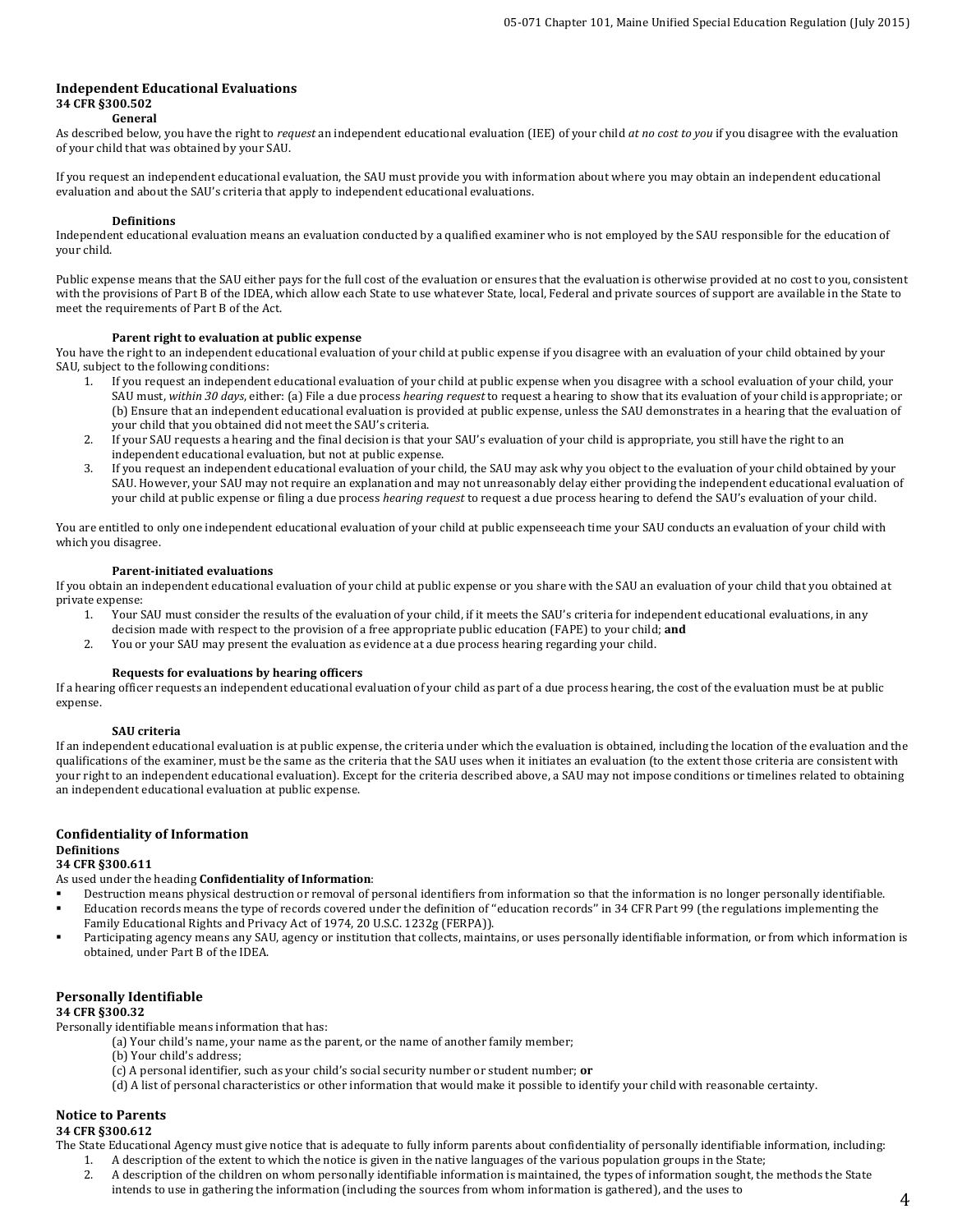- 3. be made of the information:
- 4. A summary of the policies and procedures that participating agencies must follow regarding storage, disclosure to third parties, retention, and destruction of personally identifiable information; and
- 5. A description of all of the rights of parents and children regarding this information, including the rights under the Family Educational Rights and Privacy Act (FERPA) and its implementing regulations in 34 CFR Part 99.

Before any major identification, location, or evaluation activity (also known as "child find"), the notice must be published or announced in newspapers or other media, or both, with circulation adequate to notify parents throughout the State of the activity to locate, identify, and evaluate children in need of special education and related services.

# **Access Rights**

# **34 CFR §300.613**

The participating agency must permit you to inspect and review any education records relating to your child that are collected, maintained, or used by your SAU under Part B of the IDEA. The participating agency must comply with your request to inspect and review any education records on your child without unnecessary delay and before any meeting regarding an individualized education program (IEP), or any impartial due process hearing (including a resolution meeting or a hearing regarding discipline), and in no case more than 45 calendar days after you have made a request.

Your right to inspect and review education records includes:

- 1. Your right to a response from the participating agency to your reasonable requests for explanations and interpretations of the records;
- 2. Your right to request that the participating agency provide copies of the records if you cannot effectively inspect and review the records unless you receive those copies; and
- 3. Your right to have your representative inspect and review the records.

The participating agency may presume that you have authority to inspect and review records relating to your child unless advised that you do not have the authority under applicable State law governing such matters as guardianship, or separation and divorce.

## **Record of Access**

### **34 CFR §300.614**

Each participating agency must keep a record of parties obtaining access to education records collected, maintained, or used under Part B of the IDEA (except access by parents and authorized employees of the participating agency), including the name of the party, the date access was given, and the purpose for which the party is authorized to use the records.

# **Records on More Than One Child**

# **34 CFR §300.615**

If any education record includes information on more than one child, the parents of those children have the right to inspect and review only the information relating to their child or to be informed of that specific information.

# List of Types and Locations of Information

### **34 CFR §300.616**

On request, each participating agency must provide you with a list of the types and locations of education records collected, maintained, or used by the agency.

### **Fees**

### **34 CFR §300.617**

Each participating agency may charge a fee for copies of records that are made for you under Part B of the IDEA, if the fee does not effectively prevent you from exercising your right to inspect and review those records.

A participating agency may not charge a fee to search for or to retrieve information under Part B of the IDEA.

## Amendment of Records at Parent's Request

### **34 CFR §300.618**

If you believe that information in the education records regarding your child collected, maintained, or used under Part B of the IDEA is inaccurate, misleading, or violates the privacy or other rights of your child, you may request the participating agency that maintains the information to change the information.

The participating agency must decide whether to change the information in accordance with your request within a reasonable period of time of receipt of your request.

If the participating agency refuses to change the information in accordance with your request, it must inform you of the refusal and advise you of the right to a hearing for this purpose as described under the heading **Opportunity For a Hearing**, below.

# **Opportunity for a Hearing**

### **34 CFR §300.619**

The participating agency must, on request, provide you an opportunity for a hearing to challenge information in education records regarding your child to ensure that it is not inaccurate, misleading, or otherwise in violation of the privacy or other rights of your child.

# **Hearing Procedures**

### **34 CFR §300.621**

A hearing to challenge information in education records must be conducted according to the procedures for such hearings under the Family Educational Rights and Privacy Act (FERPA).

# **Result of Hearing**

**34 CFR §300.620**

If, as a result of the hearing, the participating agency decides that the information is inaccurate, misleading or otherwise in violation of the privacy or other rights of the child, it must change the information accordingly and inform you in writing. If, as a result of the hearing, the participating agency decides that the information is not inaccurate, misleading, or otherwise in violation of the privacy or other rights of your child, it must inform you of your right to place in the records that it maintains on your child a statement commenting on the information or providing any reasons you disagree with the decision of the participating agency.

Such an explanation placed in the records of your child must: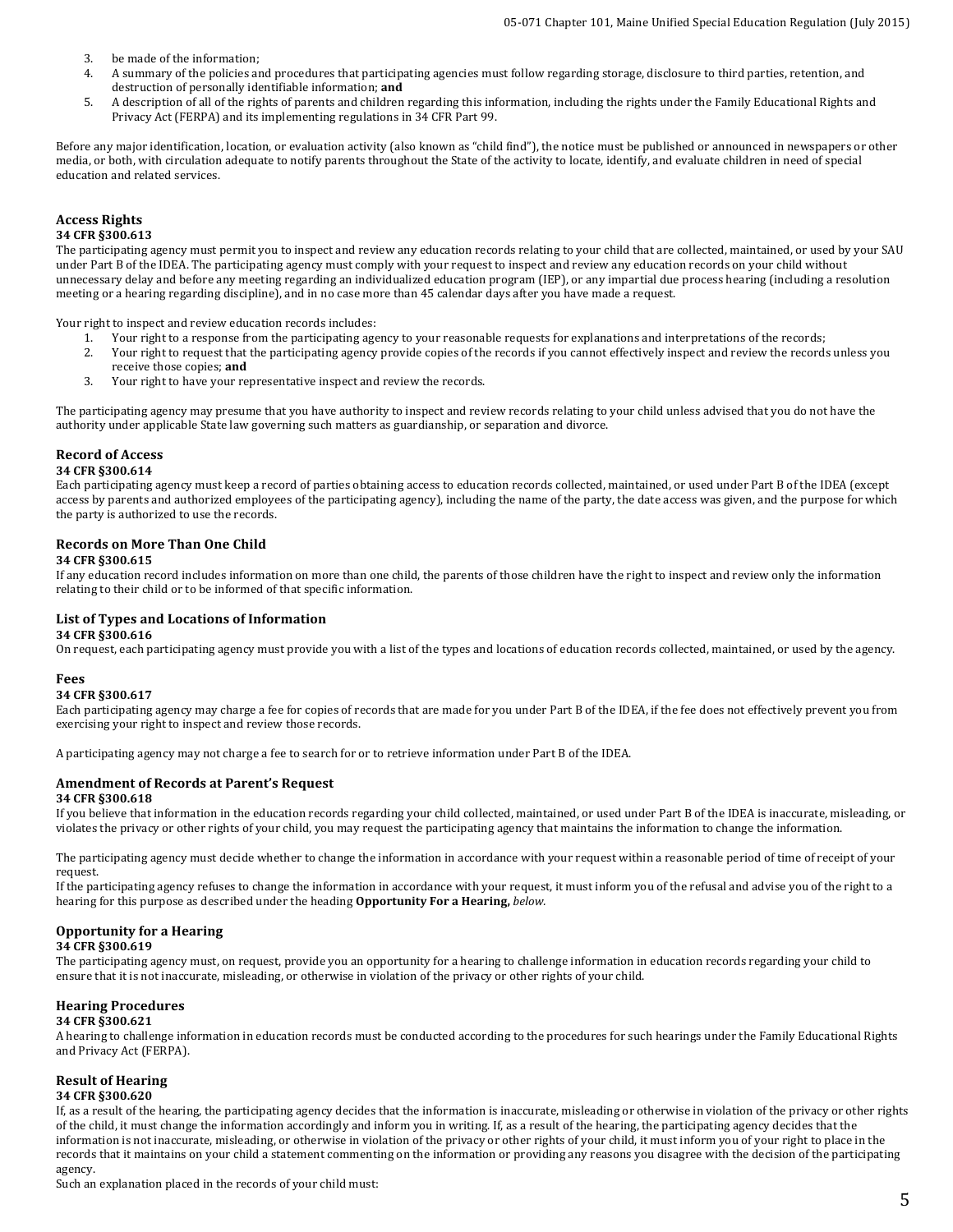- 1. Be maintained by the participating agency as part of the records of your child as long as the record or contested portion is maintained by the participating agency; **and**
- 2. If the participating agency discloses the records of your child or the challenged portion to any party, the explanation must also be disclosed to that party.

# **Consent For Disclosure of Personally Identifiable Information**

# **34 CFR §300.622**

Unless the information is contained in education records, and the disclosure is authorized without parental consent under the Family Educational Rights and Privacy Act (FERPA), your consent must be obtained before personally identifiable information is disclosed to parties other than officials of participating agencies. Except under the circumstances specified below, your consent is not required before personally identifiable information is released to officials of participating agencies for purposes of meeting a requirement of Part B of the IDEA.

Your consent, or consent of an eligible child who has reached 18 years of age (or is emancipated) under State law, must be obtained before personally identifiable information is released to officials of participating agencies providing or paying for transition services. If your child is in, or is going to go to, a private school that is not located in the same SAU you reside in, your consent must be obtained before any personally identifiable information about your child is released between officials in the SAU where the private school is located and officials in the SAU where you reside.

# **Safeguards**

### **34 CFR §300.623**

Each participating agency must protect the confidentiality of personally identifiable information at collection, storage, disclosure, and destruction stages. One official at each participating agency must assume responsibility for ensuring the confidentiality of any personally identifiable information.

All persons collecting or using personally identifiable information must receive training or instruction regarding your State's policies and procedures regarding confidentiality under Part B of the IDEA and the Family Educational Rights and Privacy Act (FERPA).

Each participating agency must maintain, for public inspection, a current listing of the names and positions of those employees within the agency who may have access to personally identifiable information.

# **Destruction of Information**

### **34 CFR §300.624**

Your SAU must inform you when personally identifiable information collected, maintained, or used is no longer needed to provide educational services to your child.

The information must be destroyed at your request. However, a permanent record of your child's name, address, and phone number, his or her grades, attendance record, classes attended, grade level completed, and year completed may be maintained without time limitation.

## **Dispute resolution**

# *20-A M.R.S.A. §7202 et seq.*

# **State Complaint Procedures**

Difference Between Due Process Hearing and State Complaint Procedures

The regulations for Part B of IDEA set forth separate procedures for State complaints and for due process hearings. *Maine uses Part B dispute resolution processes for children served under Part C.* As explained below, any individual or organization may file a State complaint alleging a violation of any Part B requirement by a SAU, the State Educational Agency, or any other public agency. Only you or a SAU may file a due process *hearing request* on any matter relating to a proposal or a refusal to initiate or change the identification, evaluation or educational placement of a child with a disability, or the provision of appropriate services (birth to 2 years) or a free appropriate public education (FAPE) to a child (3 through 20 years.) While staff of the State Educational Agency generally must resolve a State complaint within a 60-calendar-day timeline, unless the timeline is properly extended, an impartial due process hearing officer must hear a due process hearing request (if not resolved through a resolution meeting or through mediation) and issue a written decision within 45-calendar-days after the end of the resolution period, as described in this document under the heading Resolution Process, unless the hearing officer grants a specific extension of the timeline at your request or the SAU's request. The State complaint, resolution and due process hearing procedures are described more fully below.

# **Adoption of State Complaint Procedures**

# **34 CFR §300.151**

**General**

Each State Educational Agency must have written procedures for:

- 1. Resolving any complaint, including a complaint filed by an organization or individual from another State;
- 2. Widely disseminating the State complaint procedures to parents and other interested individuals, including parent training and information centers, protection and advocacy agencies, independent living centers, and other appropriate entities

### **Remedies for denial of appropriate services**

In resolving a State complaint in which the State Educational Agency has found a failure to provide appropriate services, the State Educational Agency must address:

- 1. The failure to provide appropriate services, including corrective action appropriate to address the needs of the child; **and**
- 2. Appropriate future provision of services for all children with disabilities.

# **Minimum State Complaint Procedures**

# **34 CFR §300.152**

# **Time limit; minimum procedures**

Each State Educational Agency must include in its State complaint procedures a time limit of 60 calendar days after a complaint is filed to:

- 1. Carry out an independent on-site investigation, if the State Educational Agency determines that an investigation is necessary;
- 2. Give the complainant the opportunity to submit additional information, either orally or in writing, about the allegations in the complaint;
- 3. Provide the SAU or other public agency with the opportunity to respond to the complaint, including, at a minimum: (a) at the option of the agency, a proposal to resolve the complaint; **and** (b) an opportunity for a parent who has filed a complaint and the agency to agree voluntarily to engage in mediation;
- 4. Review all relevant information and make an independent determination as to whether the SAU or other public agency is violating a requirement of Part B of the IDEA; and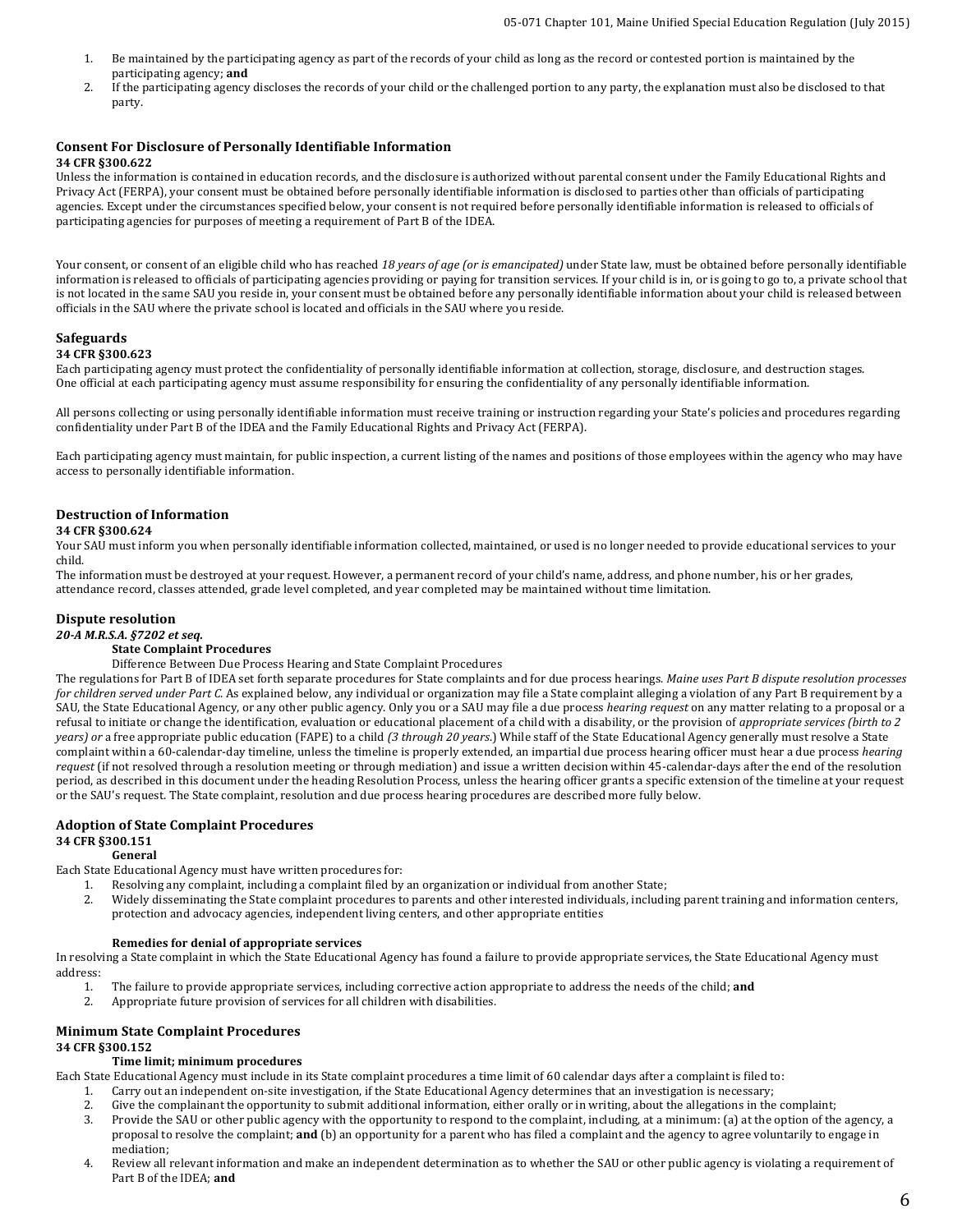5. Issue a written decision to the complainant that addresses each allegation in the complaint and contains: (a) findings of fact and conclusions; and (b) the reasons for the State Educational Agency's final decision. Time extension; final decision; implementation

The State Educational Agency's procedures described above also must:

- 1. Permit an extension of the 60 calendar-day time limit only if: (a) exceptional circumstances exist with respect to a particular State complaint; or (b) the parent and the SAU or other public agency involved voluntarily agree to extend the time to resolve the matter through mediation or alternative means of dispute resolution, if available in the State.
- 2. Include procedures for effective implementation of the State Educational Agency's final decision, if needed, including: (a) technical assistance activities; (b) negotiations; **and** (c) corrective actions to achieve compliance.

### State complaints and due process hearings

If a written State complaint is received that is also the subject of a due process hearing as described below under the heading Filing a Due Process Hearing **Request**, or the State complaint contains multiple issues of which one or more are part of such a hearing, the State must set aside the State complaint, or any part of the State complaint that is being addressed in the due process hearing until the hearing is over. Any issue in the State complaint that is not a part of the due process hearing must be resolved using the time limit and procedures described above.

If an issue raised in a State complaint has previously been decided in a due process hearing involving the same parties (you and the SAU), then the due process hearing decision is binding on that issue and the State Educational Agency must inform the complainant that the decision is binding.

A complaint alleging a SAU's or other public agency's failure to implement a due process hearing decision must be resolved by the State Educational Agency.

# **Filing a Complaint**

# **34 CFR §300.153**

An organization or individual may file a signed written State complaint under the procedures described above.

- The State complaint must include:
	- 1. A statement that a SAU or other public agency has violated a requirement of Part B of the IDEA or its regulations;
	- 2. The facts on which the statement is based;
	- 3. The signature and contact information for the complainant; and
	- 4. If alleging violations regarding a specific child:
		- a. The name of the child and address of the residence of the child;
		- b. The name of the school the child is attending;
		- c. In the case of a homeless child or youth, available contact information for the child, and the name of the school the child is attending;
		- d. A description of the nature of the problem of the child, including facts relating to the problem; **and**
		- e. A proposed resolution of the problem to the extent known and available to the party filing the complaint at the time the complaint is filed.

The complaint must allege a violation that occurred not more than one year prior to the date that the complaint is received as described under the heading Adoption of State Complaint Procedures, unless a longer period is reasonable because the complainant is requesting compensatory services for a violation that *allegedly occurred not more than two years prior to the date that the written complaint is received by the Department of Education.*

The party filing the State complaint must forward a copy of the complaint to the SAU or other public agency serving the child at the same time the party files the complaint with the State Educational Agency.

The SEA, under 34 CFR 300.537, may determine the State enforcement mechanisms for resolution session agreements and mediation agreements.

# **Due Process H***earing* **Procedures Filing a Due Process** *Hearing Request* **34 CFR §300.507**

### **General**

You or the SAU may file a due process *hearing request* on any matter relating to a proposal or a refusal to initiate or change the identification, evaluation or educational placement of your child, or the provision of *appropriate services for your child age birth through 2 years or* a free appropriate public education (FAPE) to your child *age 3 through 20 years*.

The due process *hearing request* must allege a violation that happened not more than two years before you or the SAU knew or should have known about the alleged action that forms the basis of the due process *hearing request*.

The above timeline does not apply to you if you could not file a due process *hearing request* within the timeline because:

- 1. The SAU specifically misrepresented that it had resolved the issues identified in the *hearing request;* or
- 2. The SAU withheld information from you that it was required to provide you under Part B of the IDEA.

# **Information** for parents

The SAU must inform you of any free or low-cost legal and other relevant services available in the area if you request the information, or if you or the SAU file a due process *hearing request*.

### **Due Process** *Hearing* **Request 34 CFR §300.508**

# **General**

In order to request a hearing, you or the SAU (or your attorney or the SAU's attorney) must submit a due process *hearing request* to the other party. That *hearing request* must contain all of the content listed below and must be kept confidential.

You or the SAU, whichever one filed the *hearing request*, must also provide the State Educational Agency with a copy of the *hearing request*. A *hearing request* will be considered received, and the regulatory timelines applicable to a hearing in effect, once the State Educational Agency has received its copy of a request containing the required information and has received written confirmation that the opposing party has also received the request.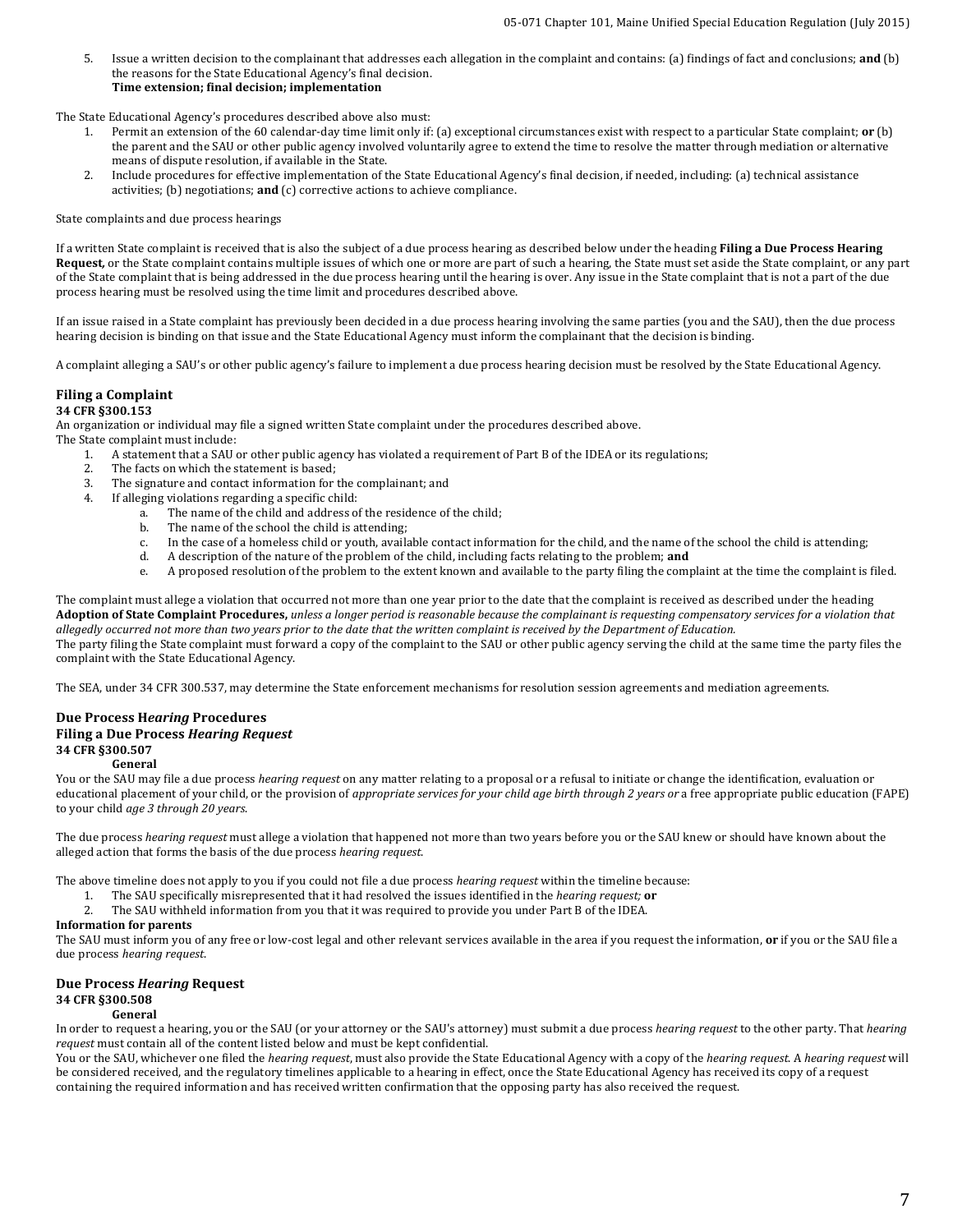#### **Content of the** *hearing request*

The due process *hearing request* must include:

- 1. The name of the child;
- 2. The address of the child's residence:
- 3. The name of the child's school;
- 4. If the child is a homeless child or youth, the child's contact information and the name of the child's school;
- 5. A description of the nature of the problem of the child relating to the proposed or refused action, including facts relating to the problem; **and**
- 6. A proposed resolution of the problem to the extent known and available to you or the SAU at the time.

### Notice required before a hearing on a due process *hearing request*

You or the SAU may not have a due process hearing until you or the SAU (or your attorney or the SAU's attorney), files a due process *hearing request* that includes the information listed above.

#### **Sufficiency of** *hearing request*

In order for a due process *hearing request* to go forward, it must be considered sufficient. The due process *hearing request* will be considered sufficient (to have met the content requirements above) unless the party receiving the due process *hearing request* (you or the SAU) notifies the hearing officer and the other party in writing, within 15 calendar days of receiving the *hearing request*, that the receiving party believes that the due process *hearing request* does not meet the requirements listed above.

Within five calendar days of receiving the notification the receiving party (you or the SAU) considers a due process *hearing request* insufficient, the hearing officer must decide if the due process *hearing request* meets the requirements listed above, and notify you and the SAU in writing immediately.

#### *Hearing request* **amendment**

You or the SAU may make changes to the *hearing request* only if:

1. The other party approves of the changes in writing and is given the chance to resolve the due process *hearing request* through a resolution meeting, described below: **or** 

2. By no later than five days before the due process hearing begins, the hearing officer grants permission for the changes.

If the complaining party (you or the SAU) makes changes to the due process *hearing request*, the timelines for the resolution meeting (within 15 calendar days of receiving the *hearing request*) and the time period for resolution (within 30 calendar days of receiving the *request*) start again on the date the amended *hearing* request is filed.

#### Local educational agency (LEA) or SAU response to a due process hearing request

If the SAU has not sent a prior written notice to you, as described under the heading **Prior Written Notice**, regarding the subject matter contained in your due process *hearing request*, the SAU must, within 10 calendar days of receiving the due process *hearing request*, send to you a response that includes:

- 1. An explanation of why the SAU proposed or refused to take the action raised in the due process *hearing request*;
- 2. A description of other options that your child's individualized education program (IEP) Team considered and the reasons why those options were rejected;
- 3. A description of each evaluation procedure, assessment, record, or report the SAU used as the basis for the proposed or refused action; **and**
- 4. A description of the other factors that are relevant to the SAU's proposed or refused action.

Providing the information in items 1-4 above does not prevent the SAU from asserting that your due process *hearing request* was insufficient.

### Other party response to a due process hearing request

Except as stated under the sub-heading immediately above, **Local educational agency (LEA) or SAU response to a due process hearing request**, the party receiving a due process *hearing request* must, within 10 calendar days of receiving the *request*, send the other party a response that specifically addresses the issues in the *due process hearing request*.

## **Model Forms**

# **34 CFR §300.509**

The State Educational Agency must develop model forms to help you file a due process *hearing request* and a State complaint. However, your State or the SAU may not require you to use these model forms. In fact, you can use this form or another appropriate model form, so long as it contains the required information for filing a due process *hearing request* or a State complaint.

# **Mediation**

# **34 CFR §300.506**

**General**

The SAU must make mediation available to allow you and the SAU to resolve disagreements involving any matter under Part B of the IDEA, including matters arising prior to the filing of a due process *hearing request*. Thus, mediation is available to resolve disputes under Part B of the IDEA, whether or not you have filed a due process *hearing request* to request a due process hearing as described under the heading **Filing a Due Process Hearing Request.** 

### **Requirements**

The procedures must ensure that the mediation process:

- 1. Is voluntary on your part and the SAU's part;
- 2. Is not used to deny or delay your right to a due process hearing, or to deny any other rights you have under Part B of the IDEA; and
- 3. Is conducted by a qualified and impartial mediator who is trained in effective mediation techniques.

The SAU may develop procedures that offer parents and schools that choose not to use the mediation process, an opportunity to meet, at a time and location convenient to you, with a disinterested party:

- 1. Who is under contract with an appropriate alternative dispute resolution entity, or a parent training and information center or community parent resource center in the State; and
- 2. Who would explain the benefits and encourage the use of the mediation process to you.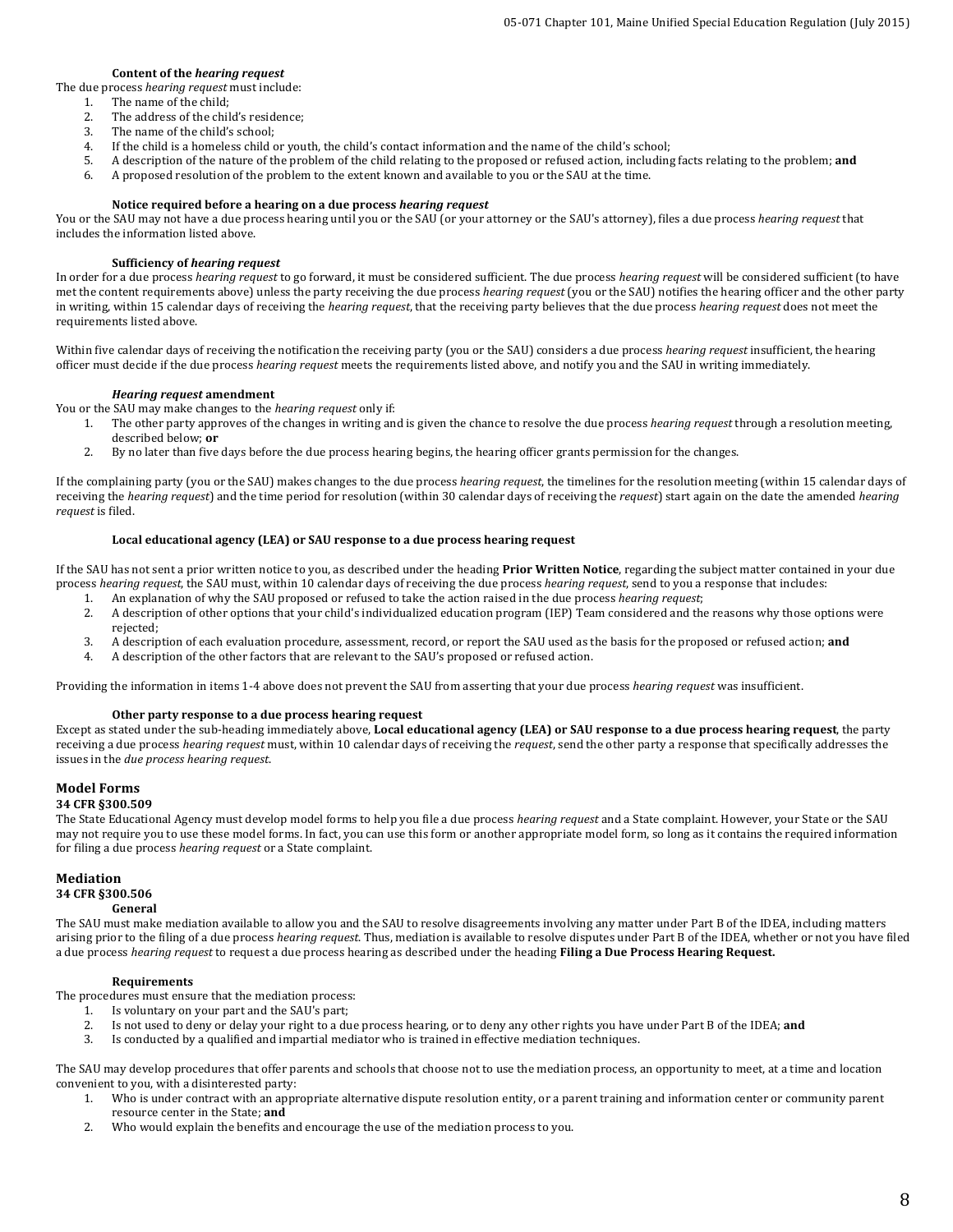The State must have a list of people who are qualified mediators and know the laws and regulations relating to the provision of special education and related services. The State Educational Agency must select mediators on a random, rotational, or other impartial basis.

The State is responsible for the cost of the mediation process, including the costs of meetings. Each meeting in the mediation process must be scheduled in a timely manner and held at a place that is convenient for you and the SAU.

If you and the SAU resolve a dispute through the mediation process, both parties must enter into a legally binding agreement that sets forth the resolution and that:

- 1. States that all discussions that happened during the mediation process will remain confidential and may not be used as evidence in any subsequent due process hearing or civil proceeding; and
- 2. Is signed by both you and a representative of the SAU who has the authority to bind the SAU.

A written, signed mediation agreement is enforceable in any State court of competent jurisdiction (a court that has the authority under State law to hear this type of case) or in a district court of the United States. (See Section XVI(3)(B)(9)of this rule) Discussions that happened during the mediation process must be confidential. They cannot be used as evidence in any future due process hearing or civil proceeding of any Federal court or State court of a State receiving assistance under Part B of IDEA.

# **Impartiality of mediator**

The mediator:

- 1. May not be an employee of the State Educational Agency or the SAU that is involved in the education or care of your child; **and**
- 2. Must not have a personal or professional interest which conflicts with the mediator's objectivity.

A person who otherwise qualifies as a mediator is not an employee of a SAU or State agency solely because he or she is paid by the agency or SAU to serve as a mediator.

An attorney may represent a school administrative unit in a mediation only when an attorney represents the parents. An attorney representing a parent shall provide the superintendent of the school administrative unit and the Due Process Office of the Maine Department of Education with at least 7 days written notice prior to the *mediation that they will be representing the parent at the mediation. Parties may consult with their attorneys prior to and after engaging in mediation.*

If both parties agree, the parties may sign a waiver of the 7-day written notice of attendance of the parent's attorney in mediation. A copy of the signed waiver must *be provided to the Department of Education Due Process Office.* 

If the parent does not choose to participate in mediation the parent may be contacted by a due process consultant form the Maine Department of Education who will discuss with the parent the benefits of mediation. If the parent would like to request a mediation or would like more information about mediation, the parent may *contact the, Due Process Office of the Maine Department of Education at 624-6644.* 

## **The Child's Placement Status During Pendency of Appeals ("Stay Put")**

### **34 CFR §300.518**

Except as provided below under the heading **PROCEDURES WHEN DISCIPLINING CHILDREN WITH DISABILITIES**, *during the pendency of a mediation or State complaint investigation request, or* once a due process *hearing request* is sent to the other party, , and while waiting for the decision of any impartial due process hearing or court proceeding, your child must remain in his or her current educational placement unless you and the State or SAU agree otherwise,

If the due process *hearing request* involves an application for initial admission to public school, your child, with your consent, must be placed in the regular public school program until the completion of all such proceedings.

If the due process *hearing request* involves an application for initial services under Part B of the IDEA for a child who is transitioning from being served under Part C of the IDEA to Part B of the IDEA and who is no longer eligible for Part C services because the child has turned three, the SAU is not required to provide the Part C services that the child has been receiving. If the child is found eligible under Part B of the IDEA and you consent for the child to receive special education and related services for the first time, then, pending the outcome of the proceedings, the SAU must provide those special education and related services that are not in dispute (those which you and the SAU both agree upon).

# **Resolution Process 34 CFR §300.510**

# **Resolution meeting**

Within 15 calendar days of receiving notice of your due process hearing request, and before the due process hearing begins, the SAU must convene a meeting with you and the relevant member or members of the individualized education program (IEP) Team who have specific knowledge of the facts identified in your due process *hearing request*. The meeting:

- 1. Must include a representative of the SAU who has decision-making authority on behalf of the SAU; and
- 2. May not include an attorney of the SAU unless you are accompanied by an attorney.

You and the SAU determine the relevant members of the IEP Team to attend the meeting. The purpose of the meeting is for you to discuss your due process *hearing request*, and the facts that form the basis of the *hearing request*, so that the SAU has the opportunity to resolve the dispute. The resolution meeting is not necessary if:

- 1. You and the SAU agree in writing to waive the meeting; or
	- 2. You and the SAU agree to use the mediation process, as described under the heading

# **Mediation**.

# **Resolution period**

If the SAU has not resolved the due process *hearing request* to your satisfaction within 30 calendar days of the receipt of the *hearing request* (during the time period for the resolution process), the due process hearing may occur.

The 45-calendar-day timeline for issuing a final decision begins at the expiration of the 30-calendar-day resolution period, with certain exceptions for adjustments made to the 30-calendarday resolution period, as described below.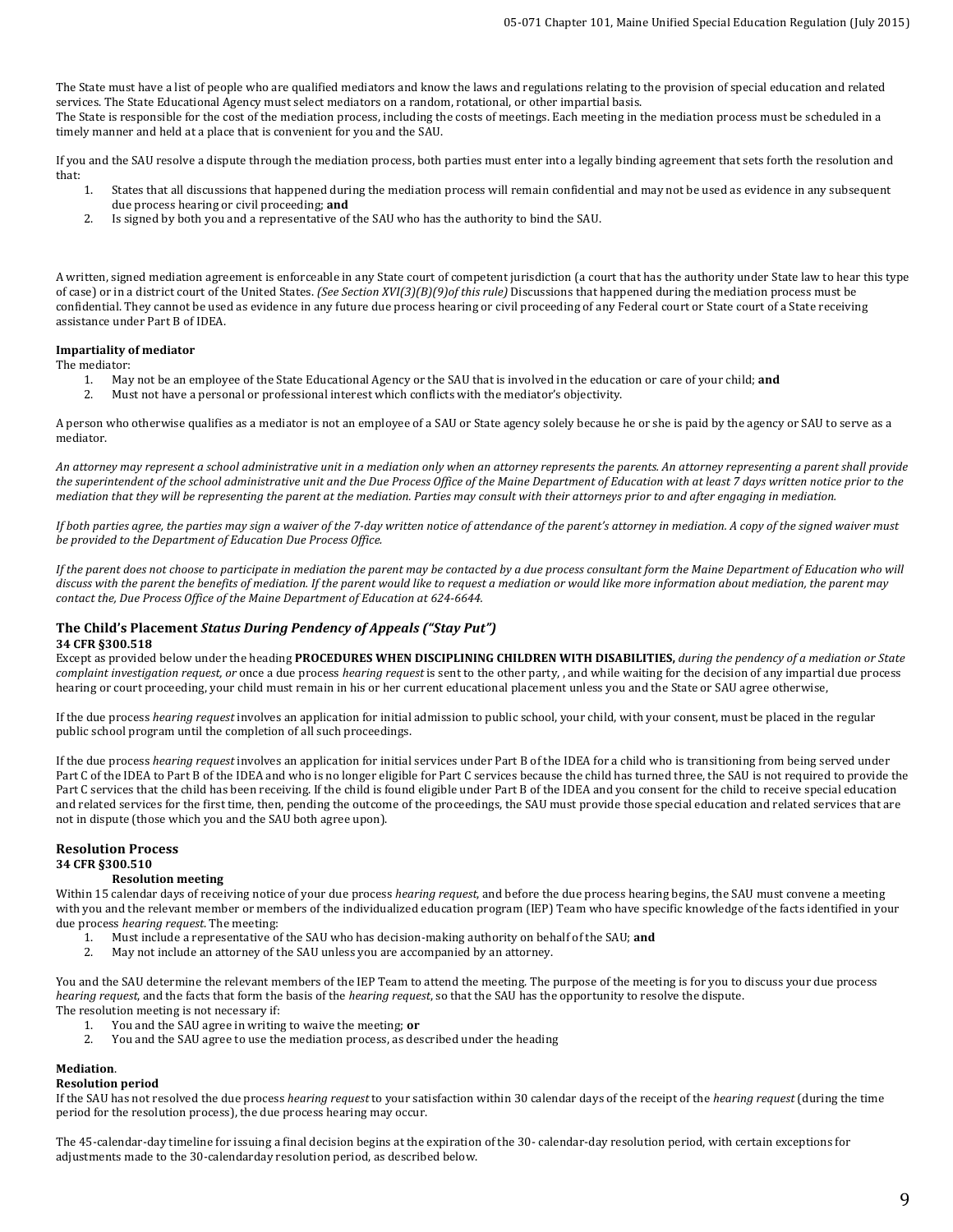Except where you and the SAU have both agreed to waive the resolution process or to use mediation, your failure to participate in the resolution meeting will delay the timelines for the resolution process and due process hearing until you agree to participate in a meeting.

If after making reasonable efforts and documenting such efforts, the SAU is not able to obtain your participation in the resolution meeting, the SAU may, at the end of the 30-calendar-day resolution period, request that a hearing officer dismiss your due process *hearing request*. Documentation of such efforts must include a record of the SAU's attempts to arrange a mutually agreed upon time and place, such as:

- 1. Detailed records of telephone calls made or attempted and the results of those calls;
- 2. Copies of correspondence sent to you and any responses received; and
- 3. Detailed records of visits made to your home or place of employment and the results of those visits.

If the SAU fails to hold the resolution meeting within 15 calendar days of receiving notice of your due process *hearing request* or fails to participate in the resolution meeting, you may ask a hearing officer to order that the 45-calendar-day due process hearing timeline begin.

### Adjustments to the 30-calendar-day resolution period

If you and the SAU agree in writing to waive the resolution meeting, then the 45-calendar-day timeline for the due process hearing starts the next day. After the start of mediation or the resolution meeting and before the end of the 30-calendar-day resolution period, if you and the SAU agree in writing that no agreement is possible, then the 45-calendar-day timeline for the due process hearing starts the next day.

If you and the SAU agree to use the mediation process, at the end of the 30-calendar-day resolution period, both parties can agree in writing to continue the mediation until an agreement is reached. However, if either you or the SAU withdraws from the mediation process, then the 45-calendar-day timeline for the due process hearing starts the next day.

### **Written settlement agreement**

If a resolution to the dispute is reached at the resolution meeting, you and the SAU must enter into a legally binding agreement that is:

- 1. Signed by you and a representative of the SAU who has the authority to bind the SAU; **and** 
	- 2. Enforceable in any State court of competent jurisdiction (a State court that has authority to hear this type of case) or in a district court of the United States. (See Section XVI(11)(F))

# **Agreement review period**

If you and the SAU enter into an agreement as a result of a resolution meeting, either party (you or the SAU) may void the agreement within 3 business days of the time that both you and the SAU signed the agreement.

# **Hearings on Due Process** *Hearing Requests*

### **Impartial Due Process Hearing 34 CFR §300.511**

# **General**

Whenever a due process *hearing request* is filed, you or the SAU involved in the dispute must have an opportunity for an impartial due process hearing, as described in the Due Process Hearing Request and Resolution Process sections.

### **Impartial hearing officer**

At a minimum, a hearing officer:

- 1. Must not be an employee of the State Educational Agency or the SAU that is involved in the education or care of the child. However, a person is not an employee of the agency solely because he/she is paid by the agency to serve as a hearing officer;
- 2. Must not have a personal or professional interest that conflicts with the hearing officer's objectivity in the hearing;
- 3. Must be knowledgeable and understand the provisions of the IDEA, and Federal and State regulations pertaining to the IDEA, and legal interpretations of the IDEA by Federal and State courts: **and**
- 4. Must have the knowledge and ability to conduct hearings, and to make and write decisions, consistent with appropriate, standard legal practice.

Each SAU must keep a list of those persons who serve as hearing officers that includes a statement of the qualifications of each hearing officer.

## **Subject matter of due process hearing**

The party (you or the SAU) that requests the due process hearing may not raise issues at the due process hearing that were not addressed in the due process *hearing request*, unless the other party agrees.

### **Timeline for requesting a hearing**

You or the SAU must request an impartial hearing on a due process *hearing request* within two years of the date you or the SAU knew or should have known about the issue addressed in the *hearing request*.

### **Exceptions to the timeline**

The above timeline does not apply to you if you could not file a due process *hearing request* because:

- 1. The SAU specifically misrepresented that it had resolved the problem or issue that you are raising in your *hearing request*; **or**
- 2. The SAU withheld information from you that it was required to provide to you under Part B of the IDEA.

# **Hearing Rights 34 CFR §300.512**

## **General**

Any party to a due process hearing (including a hearing relating to disciplinary procedures) has the right to:

- 1. Be accompanied and advised by a lawyer and/or persons with special knowledge or training regarding the problems of children with disabilities; 2. Present evidence and confront, cross-examine, and require the attendance of witnesses;
- 3. Prohibit the introduction of any evidence at the hearing that has not been disclosed to that party at least five business days before the hearing;
- 4. Obtain a written, or, at your option, electronic, word-for-word record of the hearing; **and**
- 5. Obtain written, or, at your option, electronic findings of fact and decisions.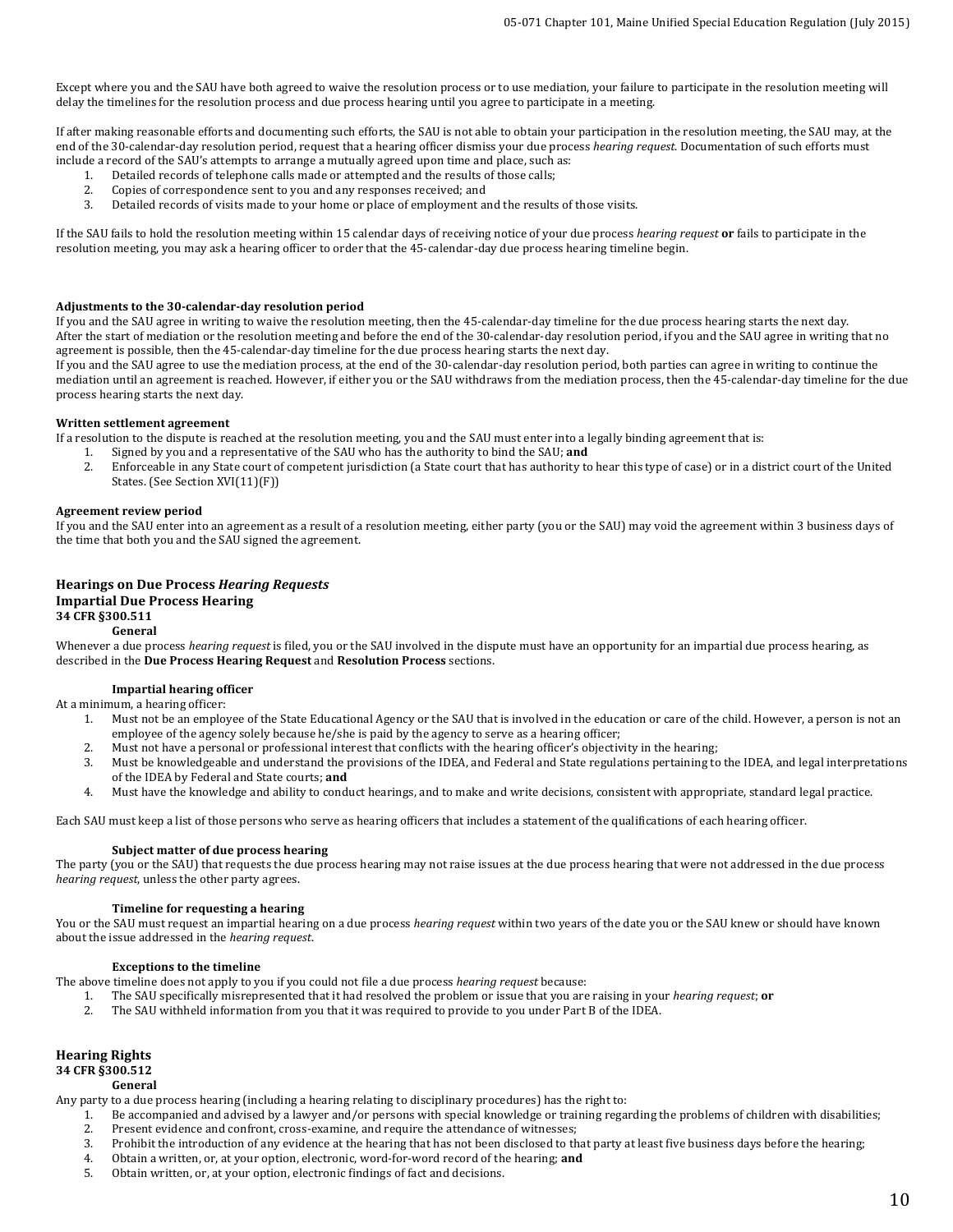#### Additional disclosure of information

At least five business days prior to a due process hearing, you and the SAU must disclose to each other all evaluations completed by that date and recommendations based on those evaluations that you or the SAU intend to use at the hearing.

A hearing officer may prevent any party that fails to comply with this requirement from introducing the relevant evaluation or recommendation at the hearing without the consent of the other party.

# **Parental rights at hearings**

You must be given the right to:

- 1. Have your child present;
	- 2. Open the hearing to the public; **and**<br>3. Have the record of the hearing, the f
	- Have the record of the hearing, the findings of fact and decisions provided to you at no cost.

### **Hearing Decisions 34 CFR §300.513**

#### **Decision of hearing officer**

A hearing officer's decision on whether your child *(age birth through 2 years)* received *appropriate services or (age 3 through 20 years) received* a free appropriate public education (FAPE) must be based on substantive grounds.

In matters alleging a procedural violation, a hearing officer may find that your child did not receive appropriate services or FAPE only if the procedural inadequacies:

- 1. Interfered with your child's right to *appropriate services or* a free appropriate public education;
- 2. Significantly interfered with your opportunity to participate in the decision-making process regarding the provision of appropriate services or a free appropriate public education (FAPE) to your child; or
- 3. Caused a deprivation of an educational benefit.

### *Final Decision Notice*

*Every* decision made at the conclusion of a proceeding subject to this rule shall be in writing and shall include findings of fact sufficient to apprise the parties and any interested member of the public of the basis for the decision.

### **Construction clause**

None of the provisions described above can be interpreted to prevent a hearing officer from ordering a SAU to comply with the requirements in the procedural safeguards section of the Federal regulations under Part B of the IDEA (34 CFR §§300.500 through 300.536).

### **Separate request for a due process hearing**

Nothing in the procedural safeguards section of the Federal regulations under Part B of the IDEA (34 CFR §§300.500 through 300.536) can be interpreted to prevent you from filing a separate due process *hearing request* on an issue separate from a due process *hearing request* already filed.

### Findings and decision to advisory panel and general public

The State Educational Agency or the SAU, (whichever was responsible for your hearing) after deleting any personally identifiable information, must:

- 1. Provide the findings and decisions in the due process hearing or appeal to the State special education advisory panel; **and**
- 2. Make those findings and decisions available to the public.

### **Appeals**

### **Finality of Decision; Appeal**

# **34 CFR §300.514**

### **Finality of hearing decision**

A decision made in a due process hearing (including a hearing relating to disciplinary procedures) *must be in writing and* is final, except that any party involved in the hearing (you or the SAU) may appeal the decision by bringing a civil action, as described below.

# **Timelines and Convenience of Hearings and Reviews**

### **34 CFR §300.515**

The State Educational Agency must ensure that not later than 45 calendar days after the expiration of the 30-calendar-day period for resolution meetings or, as described under the sub-heading **Adjustments to the 30-calendar-day resolution period**, not later than 45 calendar days after the expiration of the adjusted time period:

- 1. A final decision is reached in the hearing; and
- 2. A copy of the decision is mailed to each of the parties.

A hearing officer may grant specific extensions of time beyond the 45-calendar-day time period described above at the request of either party. Each hearing must be conducted at a time and place that is reasonably convenient to you and your child.

## **Civil Actions, Including the Time Period in Which to File Those Actions**

# **34 CFR §300.516**

# **General**

Any party (you or the SAU) who does not agree with the findings and decision in the due process hearing (including a hearing relating to disciplinary procedures) has the right to bring a civil action with respect to the matter that was the subject of the due process hearing. The action may be brought in a State court of competent jurisdiction (a State court that has authority to hear this type of case) or in a district court of the United States without regard to the amount in dispute.

If the parent has any questions regarding this requirement, they should be directed to the Due Process Office of the Maine Department of Education at 624-6644.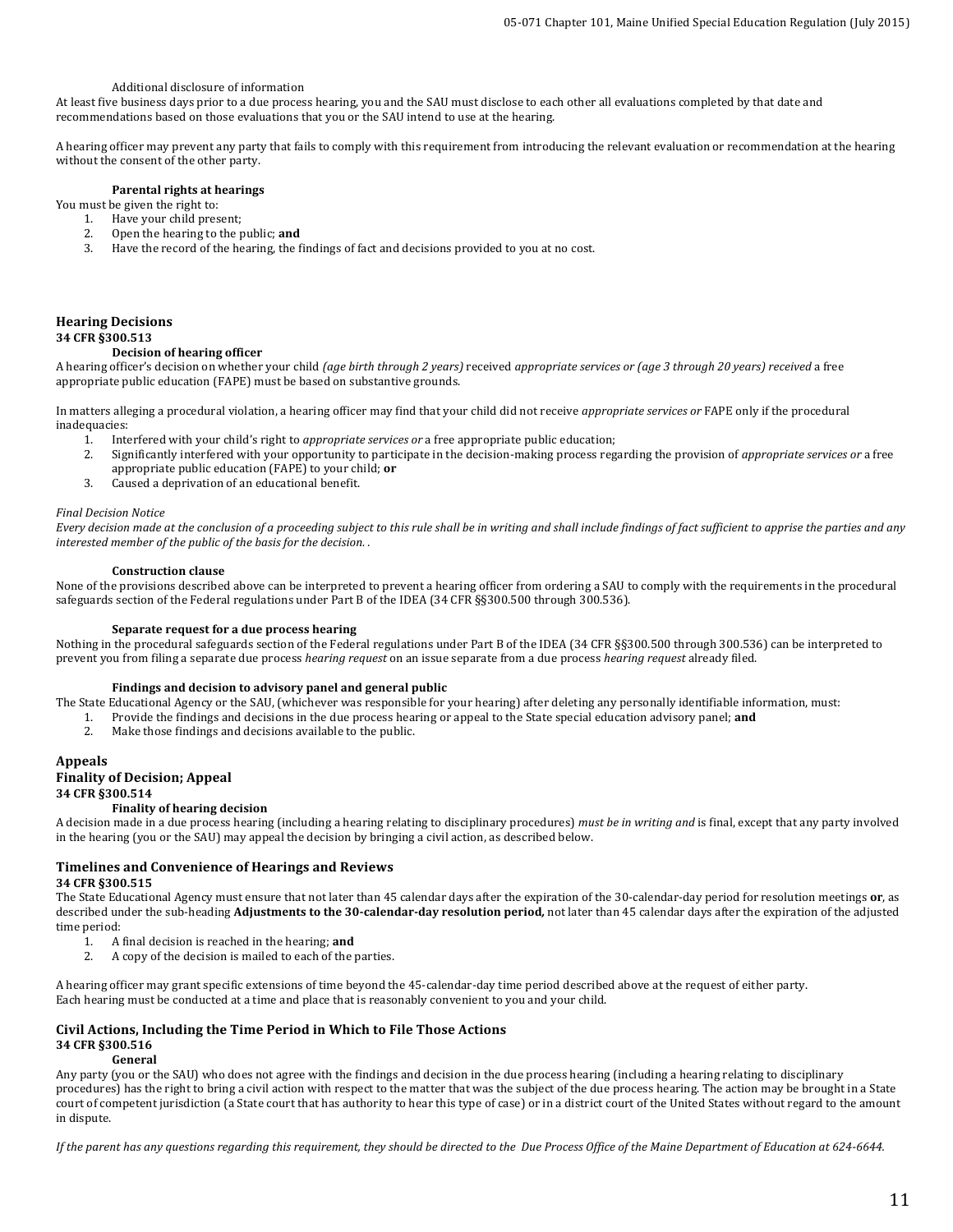### Time limitation

The party (you or the SAU) bringing the action shall have 90 day from the receipt of the decision of the hearing officer to file a civil action.

#### **Additional procedures**

In any civil action, the court:

- A. Receives the records of the administrative proceedings;
- B. Hears additional evidence at your request or at the SAU's request; **and**
- C. Bases its decision on the preponderance of the evidence and grants the relief that the court determines to be appropriate.

#### **Jurisdiction of district courts**

The district courts of the United States have authority to rule on actions brought under Part B of the IDEA without regard to the amount in dispute.

#### **Rule of construction**

Nothing in Part B of the IDEA restricts or limits the rights, procedures, and remedies available under the U.S. Constitution, the Americans with Disabilities Act of 1990, Title V of the Rehabilitation Act of 1973 (Section 504), or other Federal laws protecting the rights of children with disabilities, except that before the filing of a civil action under these laws seeking relief that is also available under Part B of the IDEA, the due process procedures described above must be exhausted to the same extent as would be required if the party filed the action under Part B of the IDEA. This means that you may have remedies available under other laws that overlap with those available under the IDEA, but in general, to obtain relief under those other laws, you must first use the available administrative remedies under the IDEA (i.e., the due process *hearing request*, resolution meeting, and impartial due process hearing procedures) before going directly into court.

# **Attorneys' Fees 34 CFR §300.517**

# **General**

In any action or proceeding brought under Part B of the IDEA, if you prevail, the court, in its discretion, may award reasonable attorneys' fees as part of the costs to you.

In any action or proceeding brought under Part B of the IDEA, the court, in its discretion, may award reasonable attorneys' fees as part of the costs to a prevailing State Educational Agency or SAU, to be paid by your attorney, if the attorney: (a) filed a *due process hearing request* or court case that the court finds is frivolous, unreasonable, or without foundation; or (b) continued to litigate after the litigation clearly became frivolous, unreasonable, or without foundation; or In any action or proceeding brought under Part B of the IDEA, the court, in its discretion, may award reasonable attorneys' fees as part of the costs to a prevailing State Educational Agency or SAU, to be paid by you or your attorney, if your request for a due process hearing or later court case was presented for any improper purpose, such as to harass, to cause unnecessary delay, or to unnecessarily increase the cost of the action or proceeding.

### **Award of fees**

A court awards reasonable attorneys' fees as follows:

- 1. Fees must be based on rates prevailing in the community in which the action or hearing arose for the kind and quality of services furnished. No bonus or multiplier may be used in calculating the fees awarded.
- 2. Fees may not be awarded and related costs may not be reimbursed in any action or proceeding under Part B of the IDEA for services performed after a written offer of settlement to you if:
	- a. The offer is made within the time prescribed by Rule 68 of the Federal Rules of Civil Procedure or, in the case of a due process hearing or Statelevel review, at any time more than 10 calendar days before the proceeding begins;
	- b. The offer is not accepted within 10 calendar days; and

c. The court or administrative hearing officer finds that the relief finally obtained by you is not more favorable to you than the offer of settlement. Despite these restrictions, an award of attorneys' fees and related costs may be made to you if you prevail and you were substantially justified in rejecting the settlement offer.

3. Fees may not be awarded relating to any meeting of the individualized education program (IEP) Team unless the meeting is held as a result of an administrative proceeding or court action.

A resolution meeting, as described under the heading Resolution meeting, is not considered a meeting convened as a result of an administrative hearing or court action, and also is not considered an administrative hearing or court action for purposes of these attorneys' fees provisions.

The court reduces, as appropriate, the amount of the attorneys' fees awarded under Part B of the IDEA, if the court finds that:

- 1. You, or your attorney, during the course of the action or proceeding, unreasonably delayed the final resolution of the dispute;
- 2. The amount of the attorneys' fees otherwise authorized to be awarded unreasonably exceeds the hourly rate prevailing in the community for similar services by attorneys of reasonably similar skill, reputation, and experience;
- 3. The time spent and legal services furnished were excessive considering the nature of the action or proceeding; or
- 4. The attorney representing you did not provide to the SAU the appropriate information in the due process request notice as described under the heading **Due Process Hearing Request**.

However, the court may not reduce fees if the court finds that the State or SAU unreasonably delayed the final resolution of the action or proceeding or there was a violation under the procedural safeguards provisions of Part B of the IDEA.

## **Procedures When Disciplining Children with Disabilities**

### **Authority of School Personnel 34 CFR §300.530**

### **Case-by-case determination**

School personnel may consider any unique circumstances on a case-by-case basis, when determining whether a change of placement, made in accordance with the following requirements related to discipline, is appropriate for a child with a disability who violates a school code of student conduct.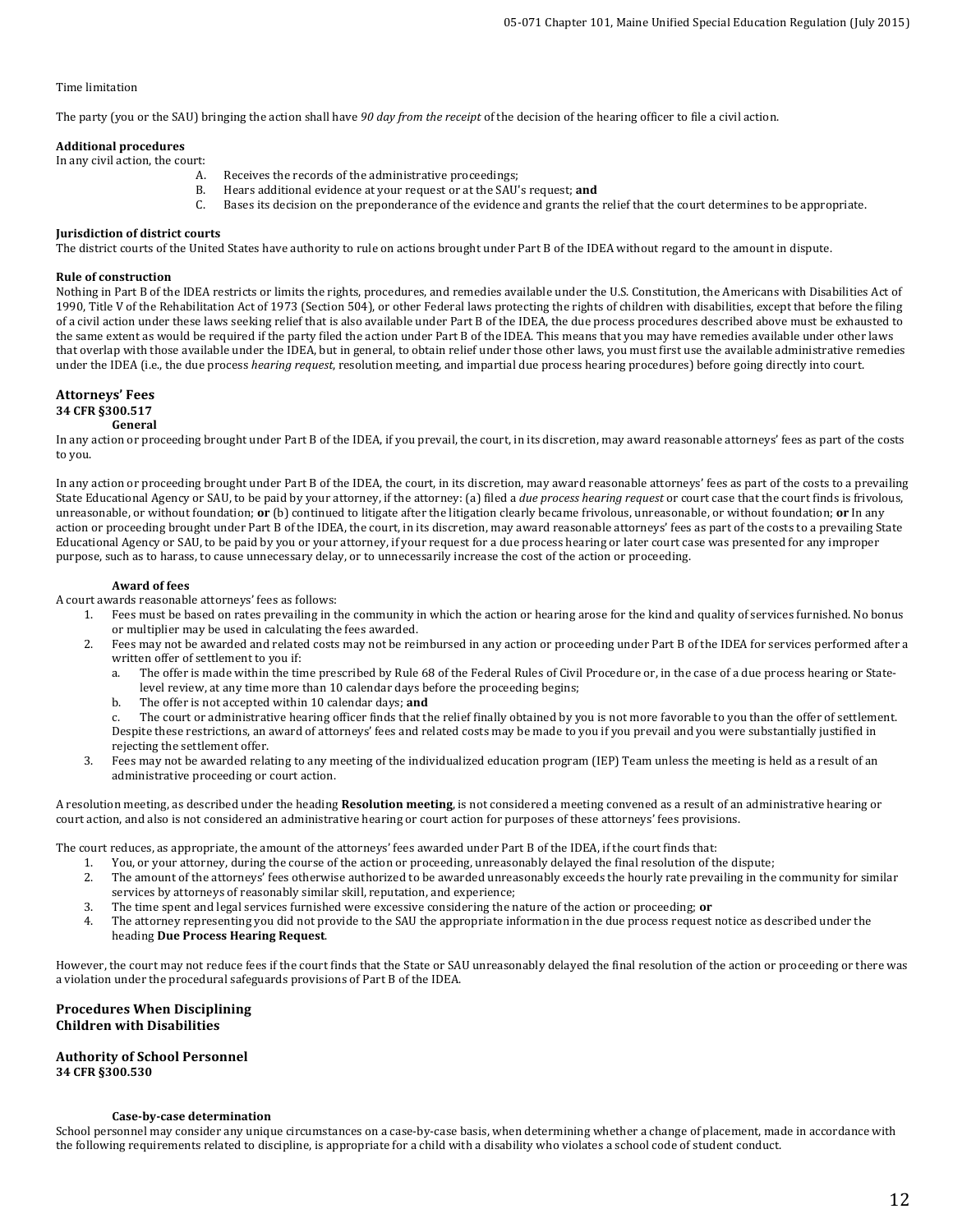### **General**

To the extent that they also take such action for children without disabilities, school personnel may, for not more than 10 school days in a row, remove a child with a disability who violates a code of student conduct from his or her current placement to an appropriate interim alternative educational setting (which must be determined by the child's individualized education program (IEP) Team), another setting, or suspension. School personnel may also impose additional removals of the child of not more than 10 school days in a row in that same school year for separate incidents of misconduct, as long as those removals do not constitute a change of placement (see **Change of Placement Because of Disciplinary Removals** for the definition, below).

Once a child with a disability has been removed from his or her current placement for a total of **10 school days** in the same school year, the SAU must, during any subsequent days of removal in that school year, provide services to the extent required below under the sub-heading **Services**.

### **Additional authority**

If the behavior that violated the student code of conduct was not a manifestation of the child's disability (see **Manifestation determination**, below) and the disciplinary change of placement would exceed 10 school days in a row, school personnel may apply the disciplinary procedures to that child with a disability in the same manner and for the same duration as it would to children without disabilities, except that the school must provide services to that child as described below under **Services**. The child's IEP Team determines the interim alternative educational setting for such services.

#### **Services**

The services that must be provided to a child with a disability who has been removed from the child's current placement may be provided in an interim alternative educational setting.

A SAU is only required to provide services to a child with a disability who has been removed from his or her current placement for 10 school days or less in that school year, if it provides services to a child without disabilities who has been similarly removed.

A child with a disability who is removed from the child's current placement for more than 10 school days must:

- 1. Continue to receive educational services, so as to enable the child to continue to participate in the general education curriculum, although in another setting, and to progress toward meeting the goals set out in the child's IEP; and
- 2. Receive, as appropriate, a functional behavioral assessment, and behavioral intervention services and modifications, that are designed to address the behavior violation so that it does not happen again.

After a child with a disability has been removed from his or her current placement for 10 school days in that same school year, and if the current removal is for 10 school days in a row or less and if the removal is not a change of placement (see definition below), then school personnel, in consultation with at least one of the child's teachers, determine the extent to which services are needed to enable the child to continue to participate in the general education curriculum, although in another setting, and to progress toward meeting the goals set out in the child's IEP. If the removal is a change of placement (see definition below), the child's IEP Team determines the appropriate services to enable the child to continue to participate in the general education curriculum, although in another setting, and to progress toward meeting the goals set out in the child's IEP.

### **Manifestation determination**

Within 10 school days of any decision to change the placement of a child with a disability because of a violation of a code of student conduct (except for a removal that is for 10 school days in a row or less and not a change of placement), the SAU, the parent, and relevant members of the IEP Team (as determined by the parent and the SAU) must review all relevant information in the student's file, including the child's IEP, any teacher observations, and any relevant information provided by the parents to determine:

- 1. If the conduct in question was caused by, or had a direct and substantial relationship to, the child's disability; or
- 2. If the conduct in question was the direct result of the SAU's failure to implement the child's IEP.

If the SAU, the parent, and relevant members of the child's IEP Team determine that either of those conditions was met, the conduct must be determined to be a manifestation of the child's disability.

If the SAU, the parent, and relevant members of the child's IEP Team determine that the conduct in question was the direct result of the SAU's failure to implement the IEP, the SAU must take immediate action to remedy those deficiencies.

### Determination that behavior was a manifestation of the child's disability

If the SAU, the parent, and relevant members of the IEP Team determine that the conduct was a manifestation of the child's disability, the IEP Team must either: 1. Conduct a functional behavioral assessment, unless the SAU had conducted a functional behavioral assessment before the behavior that resulted in the

- change of placement occurred, and implement a behavioral intervention plan for the child; or
- 2. If a behavioral intervention plan already has been developed, review the behavioral intervention plan, and modify it, as necessary, to address the behavior.

Except as described below under the sub-heading Special circumstances, the SAU must return the child to the placement from which the child was removed, unless the parent and the district agree to a change of placement as part of the modification of the behavioral intervention plan.

### **Special circumstances**

Whether or not the behavior was a manifestation of the child's disability, school personnel may remove a student to an interim alternative educational setting (determined by the child's IEP Team) for up to 45 school days, if the child:

- 1. Carries a weapon (see the definition below) to school or has a weapon at school, on school premises, or at a school function under the jurisdiction of the State Educational Agency or a SAU;
- 2. Knowingly has or uses illegal drugs (see the definition below), or sells or solicits the sale of a controlled substance, (see the definition below), while at school, on school premises, or at a school function under the jurisdiction of the State Educational Agency or a SAU; or
- 3. Has inflicted serious bodily injury (see the definition below) upon another person while at school, on school premises, or at a school function under the jurisdiction of the State Educational Agency or a SAU.

### Definitions

**Controlled substance** means a drug or other substance identified under schedules I, II, III, IV, or V in section 202(c) of the Controlled Substances Act (21 U.S.C. 812(c)).

**Illegal drug** means a controlled substance; but does not include a controlled substance that is legally possessed or used under the supervision of a licensed health-care professional or that is legally possessed or used under any other authority under that Act or under any other provision of Federal law.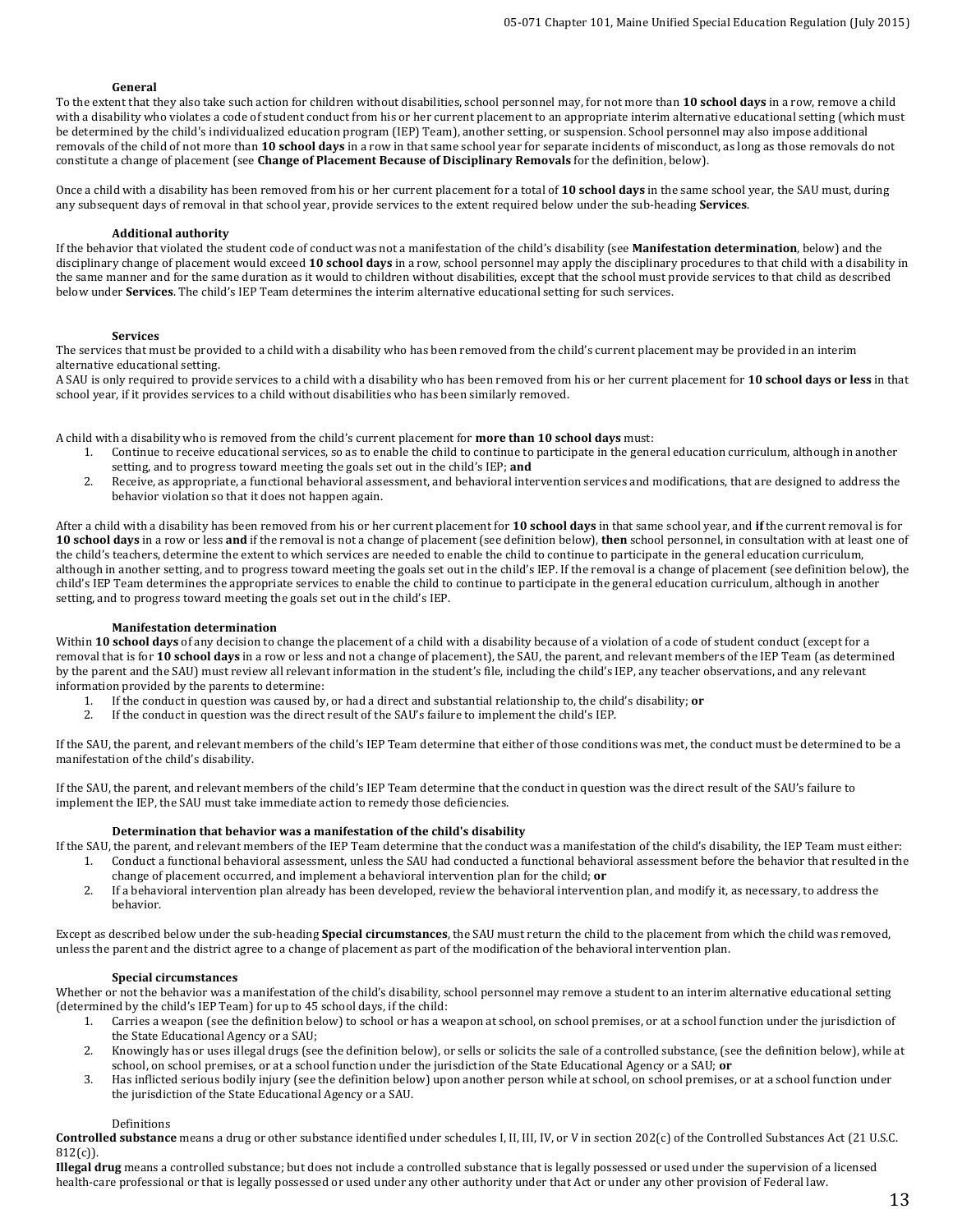Serious bodily injury has the meaning given the term "serious bodily injury" under paragraph (3) of subsection (h) of section 1365 of title 18, United States Code: Bodily injury that involves a substantial risk of death; extreme physical pain; protracted and obvious disfigurement; or protracted loss or impairment of the *function of a bodily member, organ or mental faculty.*

Weapon has the meaning given the term "dangerous weapon" under paragraph (2) of the first subsection (g) of section 930 of title 18, United States Code: *A* weapon, device, instrument, material, or substance, animate or inanimate, that is used for, or is readily capable of, causing death or serious bodily injury, except that *such term does not include a pocket knife with a blade of less than 2 ½ inches in length.* 

### **Notification**

On the date it makes the decision to make a removal that is a change of placement of the child because of a violation of a code of student conduct, the SAU must notify the parents of that decision, and provide the parents with a procedural safeguards notice.

# **Change of Placement Because of Disciplinary Removals**

# **34 CFR §300.536**

A removal of a child with a disability from the child's current educational placement is a **change of placement** if:

- **1.** The removal is for more than 10 school days in a row; or
- 2. The child has been subjected to a series of removals that constitute a pattern because:
	- a. The series of removals total more than 10 school days in a school year;
	- b. The child's behavior is substantially similar to the child's behavior in previous incidents that resulted in the series of removals;
	- c. Of such additional factors as the length of each removal, the total amount of time the child has been removed, and the proximity of the removals to one another; **and**

Whether a pattern of removals constitutes a change of placement is determined on a case-by-case basis by the SAU and, if challenged, is subject to review through due process and judicial proceedings.

# **Determination of Setting**

### **34 CFR § 300.531**

The individualized education program (IEP) Team must determine the interim alternative educational setting for removals that are **changes of placement**, and removals under the headings **Additional authority** and **Special circumstances**, above.

## **Appeal**

# **34 CFR § 300.532**

### **General**

The parent of a child with a disability may file a due process *hearing request* (see above) to request a due process hearing if he or she disagrees with:

- 1. Any decision regarding placement made under these discipline provisions; **or**
	- 2. The manifestation determination described above.

The SAU may file a due process *hearing request* (see above) to request a due process hearing if it believes that maintaining the current placement of the child is substantially likely to result in injury to the child or to others.

### **Authority of hearing officer**

A hearing officer that meets the requirements described under the sub-heading **Impartial Hearing Officer** must conduct the due process hearing and make a decision. The hearing officer may:

- 1. Return the child with a disability to the placement from which the child was removed if the hearing officer determines that the removal was a violation of the requirements described under the heading **Authority of School Personnel**, or that the child's behavior was a manifestation of the child's disability; **or**
- 2. Order a change of placement of the child with a disability to an appropriate interim alternative educational setting for not more than 45 school days if the hearing officer determines that maintaining the current placement of the child is substantially likely to result in injury to the child or to others.

These hearing procedures may be repeated, if the SAU believes that returning the child to the original placement is substantially likely to result in injury to the child or to others. Whenever a parent or a SAU files a due process *hearing request* to request such a hearing, a hearing must be held that meets the requirements described under the heading **Due Process Hearing Requests** except as follows:

- 1. The State Educational Agency must arrange for an expedited due process hearing, which must occur within 20 school days of the date the hearing is requested and must result in a determination within 10 school days after the hearing.
- 2. Unless the parents and the SAU agree in writing to waive the meeting, or agree to use mediation, a resolution meeting must occur within **seven** calendar days of receiving notice of the due process *hearing request*. The hearing may proceed unless the matter has been resolved to the satisfaction of both parties within 15 calendar days of receipt of the due process *hearing request*.
- 3. A State may establish different procedural rules for expedited due process hearings than it has established for other due process hearings, but except for the timelines, those rules must be consistent with the rules in this document regarding due process hearings.

A party may appeal the decision in an expedited due process hearing in the same way as they may for decisions in other due process hearings (see Appeals, above).

# **Placement During Appeals**

# **34 CFR §300.533**

When, as described above, the parent or SAU has filed a due process *hearing request* related to disciplinary matters, the child must (unless the parent and the State Educational Agency or SAU agree otherwise) remain in the interim alternative educational setting pending the decision of the hearing officer, or until the expiration of the time period of removal as provided for and described under the heading **Authority of School Personnel**, whichever occurs first.

### Protections for Children Not Yet Eligible for Special Education and **Related Services**

# **34 CFR §300.534**

# **General**

If a child has not been determined eligible for special education and related services and violates a code of student conduct, but the SAU had knowledge (as determined below) before the behavior that brought about the disciplinary action occurred, that the child was a child with a disability, then the child may assert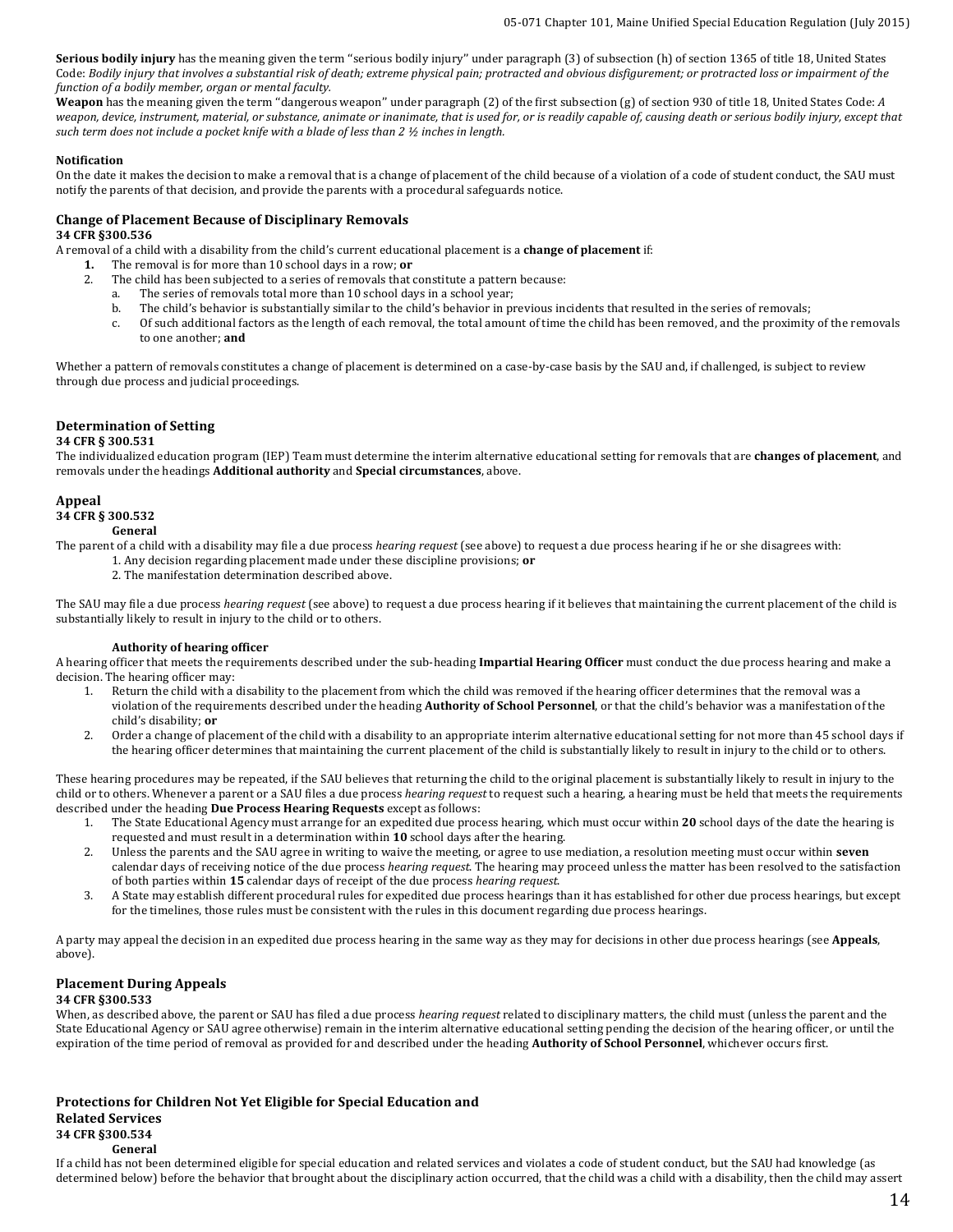any of the protections described in this notice. Basis of knowledge for disciplinary matters

- A SAU must be deemed to have knowledge that a child is a child with a disability if, before the behavior that brought about the disciplinary action occurred:
	- 1. The parent of the child expressed concern in writing that the child is in need of special education and related services to supervisory or administrative personnel of the appropriate educational agency, or a teacher of the child;
	- 2. The parent requested an evaluation related to eligibility for special education and related services under Part B of the IDEA; or
	- 3. The child's teacher, or other SAU personnel expressed specific concerns about a pattern of behavior demonstrated by the child directly to the SAU's director of special education or to other supervisory personnel of the SAU.

Exception

A SAU would not be deemed to have such knowledge if:

- 1. The child's parent has not allowed an evaluation of the child or refused special education services; **or**
- 2. The child has been evaluated and determined to not be a child with a disability under Part B of the IDEA.
- Conditions that apply if there is no basis of knowledge

If prior to taking disciplinary measures against the child, a SAU does not have knowledge that a child is a child with a disability, as described above under the sub-headings **Basis of knowledge for disciplinary matters** and **Exception**, the child may be subjected to the disciplinary measures that are applied to children without disabilities who engaged in comparable behaviors.

However, if a request is made for an evaluation of a child during the time period in which the child is subjected to disciplinary measures, the evaluation must be conducted in an expedited manner.

Until the evaluation is completed, the child remains in the educational placement determined by school authorities, which can include suspension or expulsion without educational services. If the child is determined to be a child with a disability, taking into consideration information from the evaluation conducted by the SAU, and information provided by the parents, the SAU must provide special education and related services in accordance with Part B of the IDEA, including the disciplinary requirements described above.

# **Referral to and Action by Law Enforcement and Judicial Authorities**

**34 CFR §300.535**

Part B of the IDEA does not:

- 1. Prohibit an agency from reporting a crime committed by a child with a disability to appropriate authorities; **or**
- 2. Prevent State law enforcement and judicial authorities from exercising their responsibilities with regard to the application of Federal and State law to crimes committed by a child with a disability.
	- Transmittal of records

If a SAU reports a crime committed by a child with a disability, the SAU:

- 1. Must ensure that copies of the child's special education and disciplinary records are transmitted for consideration by the authorities to whom the agency reports the crime; **and**
- 2. May transmit copies of the child's special education and disciplinary records only to the extent permitted by the Family Educational Rights and Privacy Act (FERPA).

# **Requirements for Unilateral Placement by Parents of Children in Private Schools at Public Expense 34 CFR §300.148**

## **General**

Part B of the IDEA does not require a SAU to pay for the cost of education, including special education and related services, of your child with a disability at a private school or facility if the SAU made a free appropriate public education (FAPE) available to your child and you choose to place the child in a private school or facility. However, the SAU where the private school is located must include your child in the population whose needs are addressed under the Part B provisions regarding children who have been placed by their parents in a private school under 34 CFR §§300.131 through 300.144.

## **Reimbursement for private school placement**

If your child previously received special education and related services under the authority of a SAU, and you choose to enroll your child in a private preschool, elementary school, or secondary school without the consent of or referral by the SAU, a court or a hearing officer may require the agency to reimburse you for the cost of that enrollment if the court or hearing officer finds that the agency had not made a free appropriate public education (FAPE) available to your child in a timely manner prior to that enrollment and that the private placement is appropriate. A hearing officer or court may find your placement to be appropriate, even if the placement does not meet the State standards that apply to education provided by the State Educational Agency and SAUs.

## **Limitation on reimbursement**

The cost of reimbursement described in the paragraph above may be reduced or denied:

- 1. If: (a) At the most recent individualized education program (IEP) meeting that you attended prior to your removal of your child from the public school, you did not inform the IEP Team that you were rejecting the placement proposed by the SAU to provide FAPE to your child, including stating your concerns and your intent to enroll your child in a private school at public expense; or (b) At least 10 business days (including any holidays that occur on a business day) prior to your removal of your child from the public school, you did not give written notice to the SAU of that information;
- 2. If, prior to your removal of your child from the public school, the SAU provided prior written notice to you, of its intent to evaluate your child (including a statement of the purpose of the evaluation that was appropriate and reasonable), but you did not make the child available for the evaluation; **or**
- 3. Upon a court's finding that your actions were unreasonable.

However, the cost of reimbursement:

- 1. Must not be reduced or denied for failure to provide the notice if: (a) The school prevented you from providing the notice; (b) You had not received notice of your responsibility to provide the notice described above; or (c) Compliance with the requirements above would likely result in physical harm to your child: **and**
- 2. May, in the discretion of the court or a hearing officer, not be reduced or denied for the parents' failure to provide the required notice if: (a) The parent is not literate or cannot write in English; or (b) Compliance with the above requirement would likely result in serious emotional harm to the child.